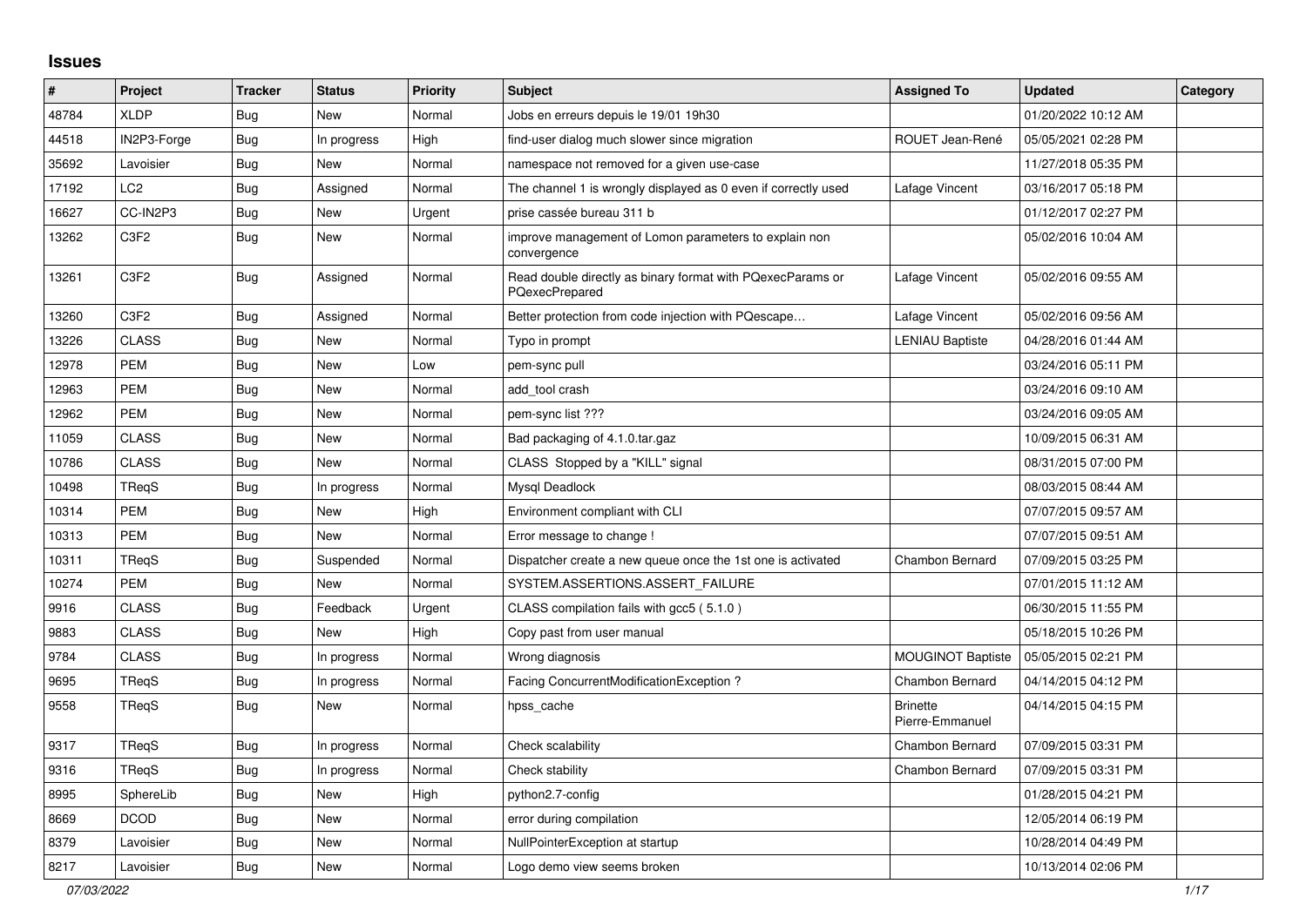| $\vert$ # | Project                              | <b>Tracker</b> | <b>Status</b> | <b>Priority</b> | Subject                                                                                                        | <b>Assigned To</b>                 | <b>Updated</b>      | Category |
|-----------|--------------------------------------|----------------|---------------|-----------------|----------------------------------------------------------------------------------------------------------------|------------------------------------|---------------------|----------|
| 8055      | Lavoisier                            | Bug            | New           | Normal          | view "debug" fails when Lavoisier is installed in a directory with<br>special character                        |                                    | 09/19/2014 05:02 PM |          |
| 7706      | <b>AGATA</b>                         | Bug            | New           | Normal          | update IRC services                                                                                            | Legay Eric                         | 07/10/2014 12:35 PM |          |
| 7655      | <b>AGATA DAQ</b>                     | Bug            | <b>New</b>    | Normal          | E-log                                                                                                          |                                    | 07/08/2014 09:46 AM |          |
| 7587      | <b>Topology Manager</b>              | Bug            | New           | High            | Replace an item                                                                                                |                                    | 06/30/2014 05:42 PM |          |
| 6062      | <b>CLASS</b>                         | Bug            | <b>New</b>    | Normal          | FabricationPLant Parallelisation (in CLASS.cxx)                                                                |                                    | 02/10/2014 11:59 AM |          |
| 5795      | Electronic Control<br>and Monitoring | Bug            | Feedback      | Normal          | Time out digitizer sever                                                                                       | Pietri Stephane                    | 01/13/2014 10:32 AM |          |
| 5765      | <b>AGATA DAQ</b>                     | Bug            | <b>New</b>    | Normal          | Anode01                                                                                                        |                                    | 01/08/2014 02:44 PM |          |
| 5759      | Electronic Control<br>and Monitoring | <b>Bug</b>     | Feedback      | Normal          | bug checknarvalnodes 1                                                                                         | Ralet Damian                       | 01/17/2014 10:54 AM |          |
| 5592      | <b>DCOD</b>                          | Bug            | <b>New</b>    | Low             | environment test missing in ./configure                                                                        |                                    | 11/29/2013 11:19 AM |          |
| 5462      | <b>DCOD</b>                          | Bug            | Feedback      | Low             | Cleaning tags                                                                                                  | <b>Grave Xavier</b>                | 01/25/2018 09:25 AM |          |
| 3673      | Smurf                                | <b>Bug</b>     | Feedback      | Low             | gestion des options de smupdate                                                                                | Wernli Fabien                      | 02/04/2013 11:13 AM |          |
| 3154      | C3F2                                 | Bug            | Assigned      | High            | Uniformisation of range and color                                                                              | Lafage Vincent                     | 03/25/2016 01:06 AM |          |
| 2753      | Pipelet                              | Bug            | <b>New</b>    | Urgent          | retrieve hook name from source code                                                                            |                                    | 05/22/2012 02:36 PM |          |
| 2373      | LC <sub>2</sub>                      | Bug            | Assigned      | Low             | Test of responsivity                                                                                           | Lafage Vincent                     | 12/20/2011 03:50 PM |          |
| 1566      | Pipelet                              | Bug            | <b>New</b>    | Low             | Bug daemon cherrypy on Macintosh                                                                               |                                    | 05/10/2011 12:14 PM |          |
| 1561      | Smurf                                | Bug            | <b>New</b>    | Normal          | Smurf::RRD does not support "base"                                                                             |                                    | 04/13/2011 05:00 PM |          |
| 1438      | TReqS                                | Bug            | Assigned      | Normal          | Verifier le status des queues dans treqs                                                                       | <b>Brinette</b><br>Pierre-Emmanuel | 03/24/2015 04:13 PM |          |
| 1437      | Pipelet                              | Bug            | <b>New</b>    | Normal          | str_parents not updated in time for glob_parent                                                                |                                    | 03/10/2011 05:51 PM |          |
| 1253      | LC <sub>2</sub>                      | <b>Bug</b>     | Assigned      | Low             | use / harden checks of getline                                                                                 | Lafage Vincent                     | 01/17/2011 01:32 PM |          |
| 1252      | LC <sub>2</sub>                      | Bug            | Assigned      | Low             | What is the proper Parsing Algorithm?                                                                          | Lafage Vincent                     | 01/17/2011 11:34 AM |          |
| 1235      | LC <sub>2</sub>                      | Bug            | Assigned      | Low             | shared-lib-calls-exit                                                                                          | Lafage Vincent                     | 01/13/2011 12:16 AM |          |
| 1003      | SphereLib                            | Bug            | New           | Normal          | ps detection                                                                                                   |                                    | 10/15/2010 01:51 PM |          |
| 938       | SphereLib                            | <b>Bug</b>     | New           | Low             | Construction icosahedron                                                                                       |                                    | 09/29/2010 11:32 AM |          |
| 714       | TReqS                                | <b>Bug</b>     | <b>New</b>    | High            | Annuler un staging en cours                                                                                    |                                    | 03/24/2015 04:34 PM |          |
| 432       | Smurf                                | Bug            | New           | High            | creation de fichiers vides                                                                                     |                                    | 04/23/2021 11:44 AM |          |
| 351       | RIsngCons                            | Bug            | New           | Urgent          | Refresh only on action                                                                                         | Puel Mattieu                       | 04/08/2016 04:07 PM |          |
| 48757     | LabInvent                            | Feature        | New           | Immediate       | *** F - DIVERS TODO (à dispatcher)                                                                             | Pallier Etienne                    | 01/19/2022 04:12 PM |          |
| 47957     | LabInvent                            | Feature        | New           | Normal          | *** F - ENTITY - Les GROUPES (de User ou Materiel) : Thématique,<br>Métier, Projet, Site (+ Pole ou Service ?) |                                    | 12/13/2021 11:12 AM |          |
| 47951     | LabInvent                            | Feature        | New           | Normal          | *** F - Etiquettes & Imprimantes                                                                               |                                    | 11/30/2021 01:42 PM |          |
| 47932     | LabInvent                            | Feature        | New           | Normal          | *** F - DOC (documentation)                                                                                    |                                    | 11/30/2021 01:10 PM |          |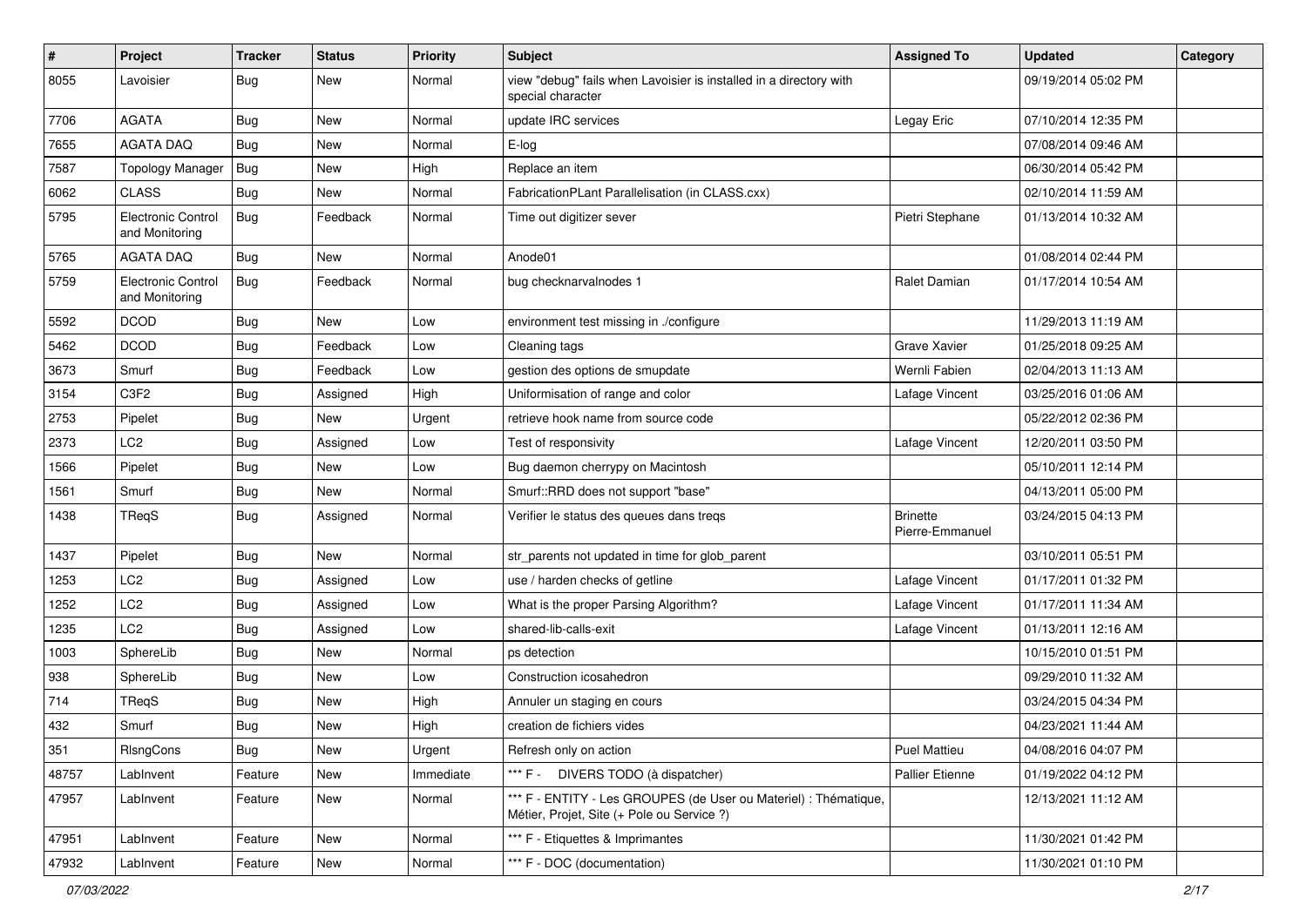| #     | <b>Project</b> | <b>Tracker</b> | <b>Status</b> | <b>Priority</b> | <b>Subject</b>                                                                                                                   | <b>Assigned To</b> | <b>Updated</b>      | Category |
|-------|----------------|----------------|---------------|-----------------|----------------------------------------------------------------------------------------------------------------------------------|--------------------|---------------------|----------|
| 47921 | LabInvent      | Feature        | New           | Immediate       | *** F - Framework CakePhp                                                                                                        |                    | 12/02/2021 04:45 PM |          |
| 47895 | LabInvent      | Feature        | <b>New</b>    | Normal          | *** F - ENTITY - Documents attachés (à Materiel ou Suivi)                                                                        |                    | 12/13/2021 11:09 AM |          |
| 47875 | LabInvent      | Feature        | New           | Urgent          | *** F - ENTITY GÉNÉRIQUE - Actions & Vues génériques (&<br>Refactorisation)                                                      |                    | 12/01/2021 11:21 AM |          |
| 47869 | LabInvent      | Feature        | <b>New</b>    | Normal          | *** F - Tests                                                                                                                    |                    | 12/06/2021 02:28 PM |          |
| 47866 | LabInvent      | Feature        | New           | Urgent          | *** F - Installation                                                                                                             |                    | 12/13/2021 11:08 AM |          |
| 47865 | LabInvent      | Feature        | New           | Normal          | *** F - Configuration générale                                                                                                   |                    | 12/13/2021 11:06 AM |          |
| 47864 | LabInvent      | Feature        | New           | Normal          | *** F - ENTITY - Autres                                                                                                          |                    | 11/30/2021 12:57 PM |          |
| 47863 | LabInvent      | Feature        | New           | High            | *** F - ENTITY - Users                                                                                                           |                    | 11/30/2021 03:43 PM |          |
| 47862 | LabInvent      | Feature        | <b>New</b>    | Normal          | *** F - ENTITY - Prets (de Materiel)                                                                                             |                    | 12/13/2021 11:10 AM |          |
| 47861 | LabInvent      | Feature        | New           | Urgent          | *** F - ENTITY - Suivis (de Materiel ou User)                                                                                    |                    | 12/13/2021 11:10 AM |          |
| 47860 | LabInvent      | Feature        | <b>New</b>    | Immediate       | *** F - ENTITY - Materiels                                                                                                       |                    | 01/19/2022 03:51 PM |          |
| 45485 | <b>PyROS</b>   | Feature        | New           | High            | **** D0 - GENERAL, ADMINISTRATIVE & TECHNICAL                                                                                    |                    | 03/16/2022 04:53 PM |          |
| 45484 | PyROS          | Feature        | New           | Normal          | **** D5 - Images management (L1-L2)                                                                                              |                    | 02/02/2022 02:36 PM |          |
| 45483 | PyROS          | Feature        | New           | High            | **** D4 - Images production (L0)                                                                                                 |                    | 03/16/2022 07:28 AM |          |
| 45482 | <b>PyROS</b>   | Feature        | New           | High            | **** D3 - Sequences submission & plannig                                                                                         |                    | 02/22/2022 03:01 PM |          |
| 45481 | PyROS          | Feature        | New           | Normal          | **** D2 - Users & Programs                                                                                                       |                    | 03/29/2022 09:17 AM |          |
| 45480 | PyROS          | Feature        | New           | High            | **** D1 - System Security & Control                                                                                              |                    | 06/29/2022 07:39 AM |          |
| 44721 | PyROS          | Feature        | New           | Normal          | *** GF4 - QUAL - Quality & Tests - High level tests (integration &<br>functional), plan tests, validation des exigences (qualif) |                    | 03/16/2022 04:55 PM |          |
| 44661 | PyROS          | Feature        | New           | Normal          | *** SF13 - IAF - Images Fetching (quicklook & download)                                                                          |                    | 03/15/2022 04:49 PM |          |
| 44659 | <b>PyROS</b>   | Feature        | New           | Normal          | *** GF3 - INFRA - Hardware, Operating System, Network, Security &<br>Safety                                                      |                    | 03/16/2022 04:51 PM |          |
| 44658 | PyROS          | Feature        | New           | High            | *** SF15 - SST - START&STOP - System Startup (launch),<br>monitoring, and Shutdown                                               |                    | 06/28/2022 10:06 PM |          |
| 44584 | PyROS          | Feature        | New           | Normal          | *** SF10 - CAL - Calibration (Dark/Bias/Flat)                                                                                    |                    | 03/15/2022 04:48 PM |          |
| 44514 | <b>PyROS</b>   | Feature        | New           | Normal          | *** SF11 - IPC - Images Processing (Grenouille)                                                                                  | Klotz Alain        | 03/15/2022 04:44 PM |          |
| 44172 | PyROS          | Feature        | New           | High            | *** SF14 - OCF - Observatory Unit & Site Configuration                                                                           |                    | 01/29/2022 01:24 AM |          |
| 44165 | <b>PyROS</b>   | Feature        | New           | Normal          | *** SF16 - DSH - General monitoring: Dashboard (website)                                                                         |                    | 06/29/2022 07:24 AM |          |
| 44164 | PyROS          | Feature        | New           | Normal          | *** SF12 - IAN - Images Analysis (Triton)                                                                                        |                    | 03/15/2022 04:48 PM |          |
| 44163 | <b>PyROS</b>   | Feature        | New           | Normal          | *** SF09 - CMC - Command Control - Telescope & Instruments<br>Control & Monitoring (DeviceController, AgentDevice)               |                    | 03/16/2022 07:28 AM |          |
| 44162 | PyROS          | Feature        | New           | High            | *** SF08 - EXE (SOX) - Observation Sequence (SO) eXecution                                                                       |                    | 03/15/2022 04:46 PM |          |
| 44161 | PyROS          | Feature        | New           | High            | *** SF04 - SPV - System Coordination & Supervision : Majordome<br>(Conducting) (head)                                            |                    | 06/29/2022 07:39 AM |          |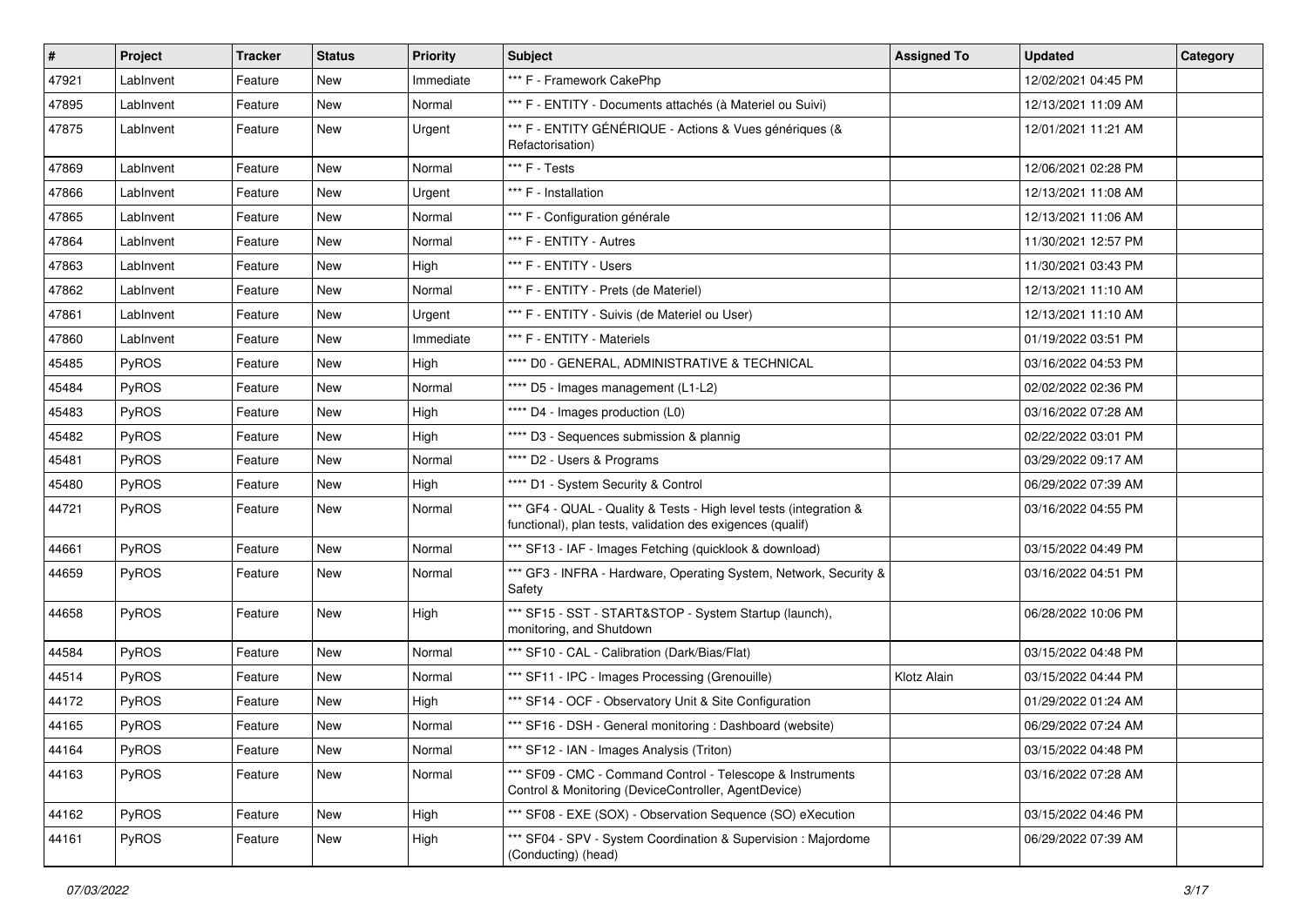| $\vert$ # | Project           | <b>Tracker</b> | <b>Status</b> | <b>Priority</b> | <b>Subject</b>                                                                                                                        | <b>Assigned To</b>       | <b>Updated</b>      | Category |
|-----------|-------------------|----------------|---------------|-----------------|---------------------------------------------------------------------------------------------------------------------------------------|--------------------------|---------------------|----------|
| 44160     | PyROS             | Feature        | New           | Normal          | *** SF07 - PLN - Observation Sequences Planning & Scheduling                                                                          |                          | 03/15/2022 04:46 PM |          |
| 44159     | PyROS             | Feature        | New           | Normal          | *** SF03 - ENV - Environment Monitoring (int/ext, observatory &<br>weather)                                                           |                          | 05/05/2022 09:54 AM |          |
| 44158     | PyROS             | Feature        | <b>New</b>    | Normal          | *** SF06 - ALR - Alerts Management                                                                                                    |                          | 03/15/2022 04:46 PM |          |
| 44154     | PyROS             | Feature        | In progress   | Normal          | *** SF02 - SCP - Scientific Programs Management                                                                                       |                          | 03/29/2022 09:17 AM |          |
| 44153     | PyROS             | Feature        | New           | Normal          | *** SF05 - SEQ - Observation Sequences Management                                                                                     | Koralewski Alexis        | 02/23/2022 10:45 AM |          |
| 44151     | PyROS             | Feature        | New           | High            | *** GF1 - PROJ - Project management, documentation, formation<br>des utilisateurs, interfaces, plan de justification de la définition |                          | 01/31/2022 11:32 AM |          |
| 44150     | PyROS             | Feature        | In progress   | Normal          | *** SF01 - USR - Users, Roles, and Authorizations Management                                                                          |                          | 03/29/2022 09:14 AM |          |
| 44148     | PyROS             | Feature        | New           | High            | *** GF2 - INST - Config, Install, udpate, deploy (IRAP, CNES,<br>TAROT…)                                                              |                          | 03/16/2022 07:27 AM |          |
| 37910     | Lavoisier         | Feature        | New           | High            | do not log AdaptorException when they are already sent to the user                                                                    |                          | 07/25/2019 09:41 AM |          |
| 37461     | Lavoisier         | Feature        | <b>New</b>    | Normal          | add support for jdk 11                                                                                                                |                          | 04/25/2019 01:53 PM |          |
| 37409     | TReqS             | Feature        | New           | Normal          | Statistiques sur les queues dans les logs                                                                                             |                          | 04/11/2019 01:40 PM |          |
| 34801     | Lavoisier         | Feature        | <b>New</b>    | Normal          | add support for attribute @if in element view/variable                                                                                |                          | 07/31/2018 12:57 PM |          |
| 31881     | Narval Standalone | Feature        | New           | Normal          | Logs de l'instance                                                                                                                    | Théo Le Guen             | 04/24/2018 03:59 PM |          |
| 12976     | <b>PEM</b>        | Feature        | New           | Low             | pem-sync co_pem                                                                                                                       |                          | 03/24/2016 05:00 PM |          |
| 12975     | <b>PEM</b>        | Feature        | <b>New</b>    | Normal          | pem-sync co_pem                                                                                                                       |                          | 03/24/2016 04:54 PM |          |
| 12974     | PEM               | Feature        | New           | Normal          | pem-sync cp_pem                                                                                                                       |                          | 03/24/2016 04:52 PM |          |
| 12961     | <b>PEM</b>        | Feature        | New           | Normal          | PEM version                                                                                                                           |                          | 03/24/2016 09:03 AM |          |
| 11484     | Lavoisier         | Feature        | New           | Low             | improve command "lavoisier-upgrade.sh"                                                                                                |                          | 04/10/2018 11:06 AM |          |
| 10871     | <b>CLASS</b>      | Feature        | <b>New</b>    | Normal          | <b>Nominal Power</b>                                                                                                                  |                          | 09/10/2015 05:27 PM |          |
| 10273     | <b>PEM</b>        | Feature        | New           | Normal          | Easier configuration process                                                                                                          |                          | 07/01/2015 11:11 AM |          |
| 10255     | <b>CLASS</b>      | Feature        | New           | Normal          | Take into account Load Factor Evolution                                                                                               | <b>MOUGINOT Baptiste</b> | 06/26/2015 11:33 AM |          |
| 10227     | <b>CLASS</b>      | Feature        | New           | Immediate       | <b>MURE GUI</b>                                                                                                                       | <b>MOUGINOT Baptiste</b> | 06/23/2015 01:36 PM |          |
| 9799      | Lavoisier         | Feature        | <b>New</b>    | Normal          | esxl function missing : add-duration                                                                                                  |                          | 04/30/2015 11:00 AM |          |
| 9790      | <b>CLASS</b>      | Feature        | New           | High            | neutron & y Spectrum calculation                                                                                                      |                          | 04/29/2015 12:15 PM |          |
| 9789      | <b>CLASS</b>      | Feature        | New           | Normal          | Multi Stream in EQM                                                                                                                   |                          | 04/29/2015 12:12 PM |          |
| 9788      | <b>CLASS</b>      | Feature        | New           | Normal          | Multi Stream in FabricationPlant                                                                                                      |                          | 04/29/2015 12:10 PM |          |
| 9787      | <b>CLASS</b>      | Feature        | New           | Normal          | Multi Stream in FabricationPlant/EQM                                                                                                  |                          | 04/29/2015 12:10 PM |          |
| 9704      | Lavoisier         | Feature        | New           | Normal          | add option --override to lavoisier-upgrade.sh                                                                                         |                          | 04/15/2015 10:07 AM |          |
| 9534      | Pipelet           | Feature        | New           | Normal          | logging of stdout and stderr                                                                                                          |                          | 03/25/2015 02:31 PM |          |
| 9335      | TReqS             | Feature        | Assigned      | Normal          | SIGINT  TERM   HUP                                                                                                                    | Chambon Bernard          | 05/06/2015 08:26 AM |          |
| 8668      | <b>DCOD</b>       | Feature        | New           | Normal          | filterdiff is missing                                                                                                                 |                          | 12/05/2014 06:17 PM |          |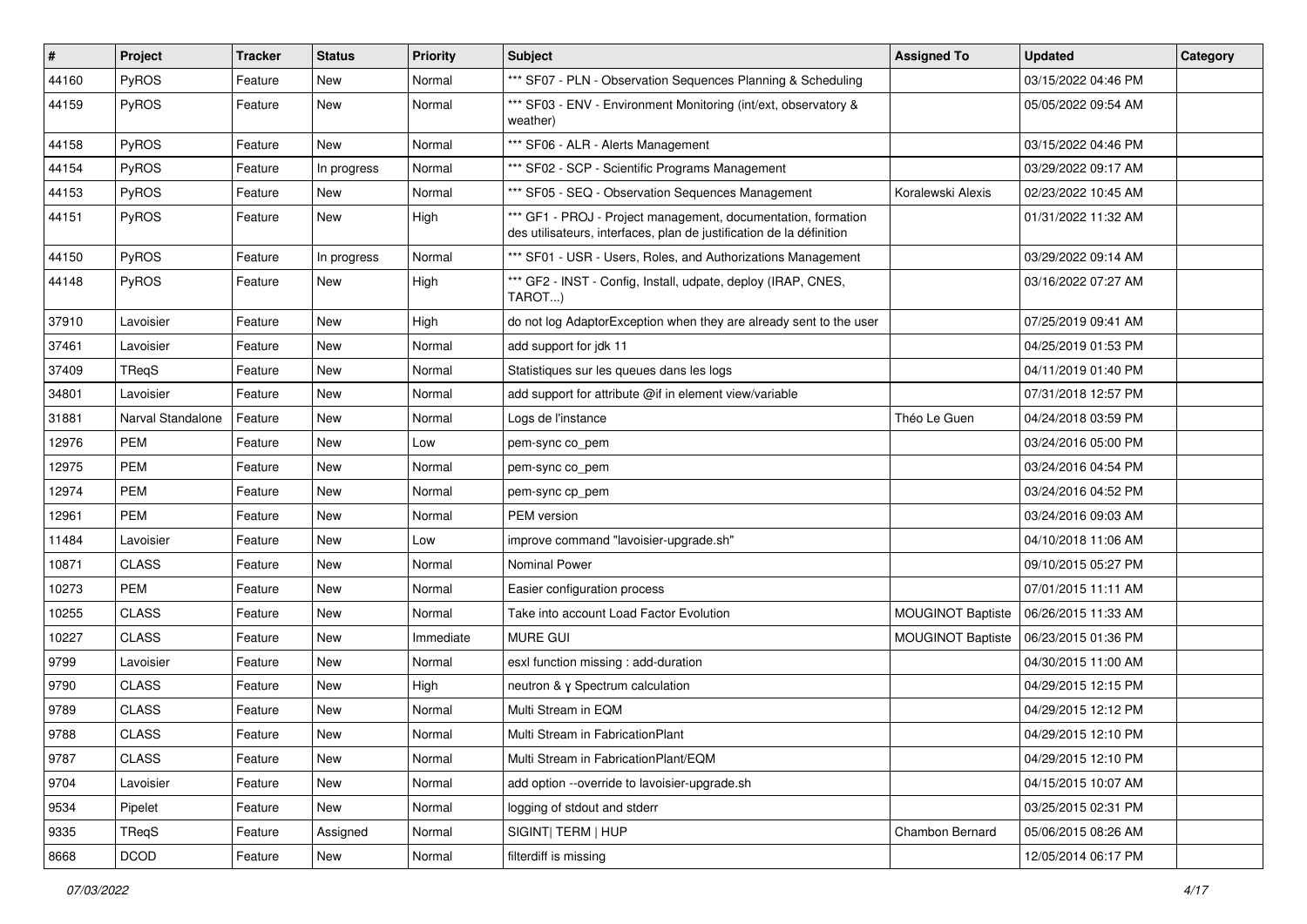| $\vert$ # | Project                              | <b>Tracker</b> | <b>Status</b> | <b>Priority</b> | Subject                                                                                   | <b>Assigned To</b>       | <b>Updated</b>      | Category |
|-----------|--------------------------------------|----------------|---------------|-----------------|-------------------------------------------------------------------------------------------|--------------------------|---------------------|----------|
| 8667      | <b>DCOD</b>                          | Feature        | <b>New</b>    | Normal          | uuid missing                                                                              |                          | 12/05/2014 06:14 PM |          |
| 8369      | LC <sub>2</sub>                      | Feature        | <b>New</b>    | Normal          | Standardize by relying on GNU getopt instead of proprietary cmdline                       | Lafage Vincent           | 10/27/2014 07:06 PM |          |
| 8262      | Pipelet                              | Feature        | <b>New</b>    | Normal          | LocalRepository: recursive search of segment source script                                |                          | 10/19/2014 05:13 PM |          |
| 8132      | Lavoisier                            | Feature        | New           | Normal          | support attribute @first-child-attributes in <element></element>                          |                          | 09/30/2014 04:28 PM |          |
| 8099      | LC <sub>2</sub>                      | Feature        | <b>New</b>    | High            | Add business rule forbidding empty CRT-DSP configuration (at least<br>1 manu per CRT DSP) | Lafage Vincent           | 10/27/2014 07:00 PM |          |
| 7811      | Lavoisier                            | Feature        | <b>New</b>    | Normal          | support server-side argument validation with XPath                                        |                          | 07/30/2014 05:05 PM |          |
| 7641      | KickSlot                             | Feature        | In progress   | Normal          | Procédure perte mot de passe                                                              | Flieller Cyril           | 09/04/2014 02:55 PM |          |
| 7460      | Lavoisier                            | Feature        | New           | High            | support HTTP proxy                                                                        |                          | 02/17/2015 01:04 PM |          |
| 7385      | <b>CLASS</b>                         | Feature        | <b>New</b>    | High            | <b>GUI devellopment</b>                                                                   | <b>LENIAU Baptiste</b>   | 04/29/2015 12:15 PM |          |
| 7380      | <b>CLASS</b>                         | Feature        | New           | High            | ReactorFacility                                                                           | <b>LENIAU Baptiste</b>   | 06/11/2014 11:06 AM |          |
| 7379      | <b>CLASS</b>                         | Feature        | New           | Normal          | FrontEnd                                                                                  | <b>MOUGINOT Baptiste</b> | 06/11/2014 11:05 AM |          |
| 7037      | <b>Topology Manager</b>              | Feature        | New           | Normal          | Configuration file for TM                                                                 |                          | 04/30/2014 03:11 PM |          |
| 6748      | <b>CLASS</b>                         | Feature        | New           | Normal          | Charger un parc présimulé à partir du .root                                               |                          | 04/03/2014 11:36 AM |          |
| 5799      | <b>AGATA DAQ</b>                     | Feature        | <b>New</b>    | High            | ELOG not available from GSI guest network                                                 | Aubert Yann              | 01/15/2014 05:54 PM |          |
| 5757      | <b>Topology Manager</b>              | Feature        | New           | Low             | Topology manager- error detection in mezzanine                                            |                          | 01/07/2014 01:29 PM |          |
| 5751      | Electronic Control<br>and Monitoring | Feature        | New           | Low             | buildcfg with some error message                                                          |                          | 01/06/2014 05:43 PM |          |
| 5736      | <b>AGATA DAQ</b>                     | Feature        | <b>New</b>    | High            | Would like to have access to GSI printers                                                 | Aubert Yann              | 01/06/2014 09:22 AM |          |
| 5729      | <b>Topology Manager</b>              | Feature        | <b>New</b>    | Low             | Title in firefox                                                                          |                          | 01/03/2014 06:58 PM |          |
| 5726      | <b>Topology Manager</b>              | Feature        | <b>New</b>    | Normal          | Display                                                                                   |                          | 01/06/2014 09:21 AM |          |
| 5725      | <b>Topology Manager</b>              | Feature        | Assigned      | High            | propagation of OFF status to the GTS tree                                                 | Ralet Damian             | 01/10/2014 05:25 PM |          |
| 5503      | <b>DCOD</b>                          | Feature        | <b>New</b>    | Low             | test ada 2012 in ./configure                                                              |                          | 11/13/2013 04:54 PM |          |
| 5377      | <b>CLASS</b>                         | Feature        | New           | Low             | enrichment factory                                                                        |                          | 10/21/2013 03:15 PM |          |
| 5376      | <b>CLASS</b>                         | Feature        | New           | Low             | Reactor batch creation                                                                    |                          | 10/21/2013 03:14 PM |          |
| 5350      | <b>CLASS</b>                         | Feature        | <b>New</b>    | Low             | Set some quality criteria on Pu when building a MOX fuel                                  |                          | 10/22/2013 11:50 AM |          |
| 5329      | <b>CLASS</b>                         | Feature        | <b>New</b>    | Low             | Power density                                                                             |                          | 10/14/2013 05:58 PM |          |
| 4937      | <b>DCOD</b>                          | Feature        | New           | Low             | Implement Hobbit/Zabbix scripts                                                           | <b>Grave Xavier</b>      | 08/27/2013 11:19 AM |          |
| 3992      | Pipelet                              | Feature        | New           | Low             | directory in data with specific color                                                     |                          | 02/20/2013 05:19 PM |          |
| 3043      | APCScheduler                         | Feature        | New           | Low             | option submit                                                                             | Colley Jean-Marc         | 03/10/2016 12:43 PM |          |
| 3039      | APCScheduler                         | Feature        | New           | Normal          | création de tarball sans exécutable                                                       |                          | 07/31/2012 06:11 PM |          |
| 3022      | <b>AGATA DAQ</b>                     | Feature        | New           | Low             | [ELOG] change the "From"                                                                  |                          | 07/26/2012 10:18 AM |          |
| 2431      | LC <sub>2</sub>                      | Feature        | Assigned      | Normal          | Enforce stricter checks on startup precondition                                           | Lafage Vincent           | 02/03/2012 09:54 PM |          |
| 2118      | LC <sub>2</sub>                      | Feature        | New           | Low             | Prepare the Command Line Interface of validator to parse rdRam                            | Lafage Vincent           | 10/20/2011 04:20 PM |          |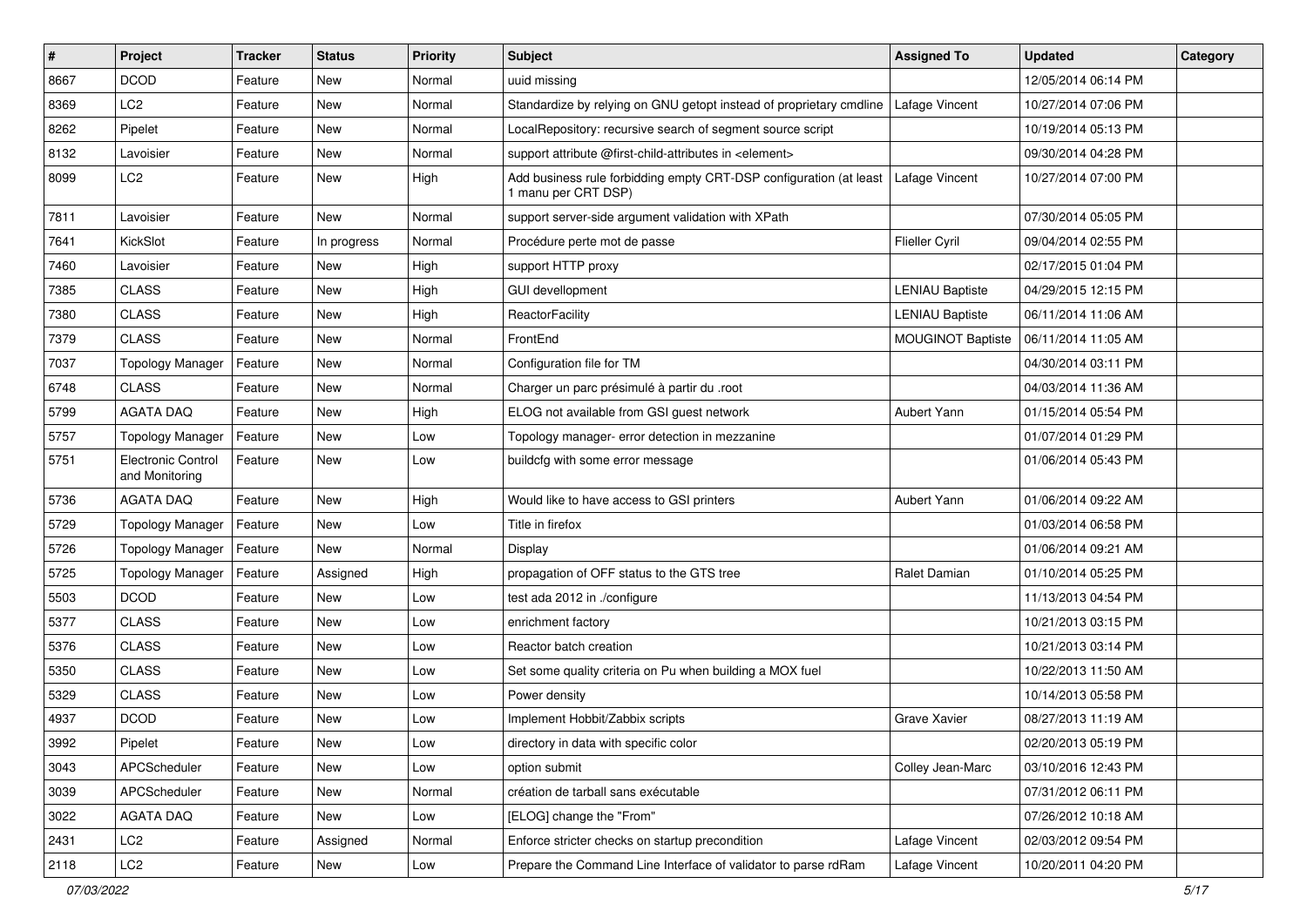| $\vert$ # | Project         | <b>Tracker</b> | <b>Status</b> | <b>Priority</b> | <b>Subject</b>                                             | <b>Assigned To</b>  | <b>Updated</b>      | Category |
|-----------|-----------------|----------------|---------------|-----------------|------------------------------------------------------------|---------------------|---------------------|----------|
| 2112      | LC <sub>2</sub> | Feature        | New           | Low             | Rorc lib                                                   |                     | 04/08/2013 06:11 PM |          |
| 2076      | LC <sub>2</sub> | Feature        | <b>New</b>    | Low             | Finer grained report for boot Crocus script                |                     | 10/11/2011 02:18 PM |          |
| 1299      | APCScheduler    | Feature        | <b>New</b>    | High            | Utilisation de python, numpy, scipy,                       | Colley Jean-Marc    | 02/10/2011 11:07 AM |          |
| 1255      | LC <sub>2</sub> | Feature        | Assigned      | Low             | Provide proper Shared-Object name to libraries             | Lafage Vincent      | 01/17/2011 01:39 PM |          |
| 1254      | LC <sub>2</sub> | Feature        | Assigned      | Low             | Add Tooltip for the three LC2 modes                        | Lafage Vincent      | 01/17/2011 01:34 PM |          |
| 1232      | LC <sub>2</sub> | Feature        | Assigned      | Low             | Include parseCrocusVersion in the Crocus Thread            | Lafage Vincent      | 01/12/2011 12:18 AM |          |
| 1231      | LC <sub>2</sub> | Feature        | Assigned      | Low             | Include boot in the Crocus Thread                          | Lafage Vincent      | 01/12/2011 12:16 AM |          |
| 1156      | LC <sub>2</sub> | Feature        | Assigned      | High            | query Marc Status generation & validation options          | Lafage Vincent      | 12/07/2010 04:54 PM |          |
| 959       | SphereLib       | Feature        | New           | Low             | intégrer ginp                                              |                     | 10/06/2010 11:30 AM |          |
| 890       | SphereLib       | Feature        | <b>New</b>    | Low             | spline with order $!= 3$                                   |                     | 09/06/2010 03:08 PM |          |
| 755       | SphereLib       | Feature        | New           | Normal          | Parallélisation de cat2mask                                |                     | 06/14/2010 04:34 PM |          |
| 754       | SphereLib       | Feature        | New           | Normal          | Parallélisation de la routine apodize_mask                 |                     | 06/14/2010 04:33 PM |          |
| 748       | Pipelet         | Feature        | New           | Low             | Git and CVS repositories                                   | Le Jeune Maude      | 03/11/2011 11:41 AM |          |
| 631       | ftsmonitor      | Feature        | <b>New</b>    | Low             | History of a DN access                                     |                     | 10/22/2010 10:10 AM |          |
| 597       | Oval            | Feature        | <b>New</b>    | Normal          | YAML comme langage de configuration ?                      |                     | 05/11/2010 01:36 PM |          |
| 520       | TReqS           | Feature        | New           | Normal          | Communication entre Serveur et Client sans Base de données |                     | 03/24/2015 04:37 PM |          |
| 517       | TReqS           | Feature        | New           | Normal          | Outils d'administation pour Treqs                          |                     | 03/24/2015 04:29 PM |          |
| 516       | TReqS           | Feature        | <b>New</b>    | Normal          | Désactiver des queues                                      |                     | 03/24/2015 04:24 PM |          |
| 500       | TReqS           | Feature        | New           | Low             | Injecter les information d'opération vers COLLOS           |                     | 03/24/2015 04:29 PM |          |
| 425       | TReqS           | Feature        | New           | Low             | Durée de vie des métadata                                  |                     | 03/24/2015 04:30 PM |          |
| 423       | TReqS           | Feature        | New           | High            | Écrire une toolbox pour administration                     |                     | 03/24/2015 04:40 PM |          |
| 416       | TReqS           | Feature        | In progress   | Normal          | État drainé pour TReqS                                     |                     | 03/24/2015 04:04 PM |          |
| 388       | TReqS           | Feature        | <b>New</b>    | High            | Possibilités d'interactions avec le serveur TReqS          |                     | 03/24/2015 04:06 PM |          |
| 202       | Smurf           | Feature        | New           | Low             | Smurf::DB::Getopt add fping to smelect                     |                     | 10/21/2009 04:46 PM |          |
| 187       | RIsngCons       | Feature        | New           | Low             | Abort limit/delete/ack                                     | <b>Puel Mattieu</b> | 10/07/2009 01:08 PM |          |
| 186       | RisngCons       | Feature        | New           | Normal          | Flood limit                                                | <b>Puel Mattieu</b> | 10/07/2009 01:07 PM |          |
| 93        | RIsngCons       | Feature        | <b>New</b>    | Low             | Touche pour forcer le renouvellement de cache              |                     | 03/31/2009 10:16 AM |          |
| 87        | RIsngCons       | Feature        | New           | Low             | Limiter la taille du cache                                 |                     | 03/30/2009 03:32 PM |          |
| 86        | RIsngCons       | Feature        | New           | Low             | Tris dynamiques                                            |                     | 03/30/2009 03:31 PM |          |
| 36236     | IN2P3-Forge     | Support        | New           | High            | Synchronisation demandée pour un serveur Mercurial         |                     | 04/13/2021 09:07 AM |          |
| 35994     | IN2P3-Forge     | Support        | New           | Normal          | Synchronisation demandée pour un serveur Mercurial         |                     | 01/11/2019 03:10 PM |          |
| 16628     | CC-IN2P3        | Support        | New           | Normal          | Sèche cheveux dans le vestiaire                            |                     | 01/12/2017 02:37 PM |          |
| 10065     | CLASS           | Support        | New           | Normal          | Multi-Threading in CLASS                                   |                     | 06/05/2015 11:30 AM |          |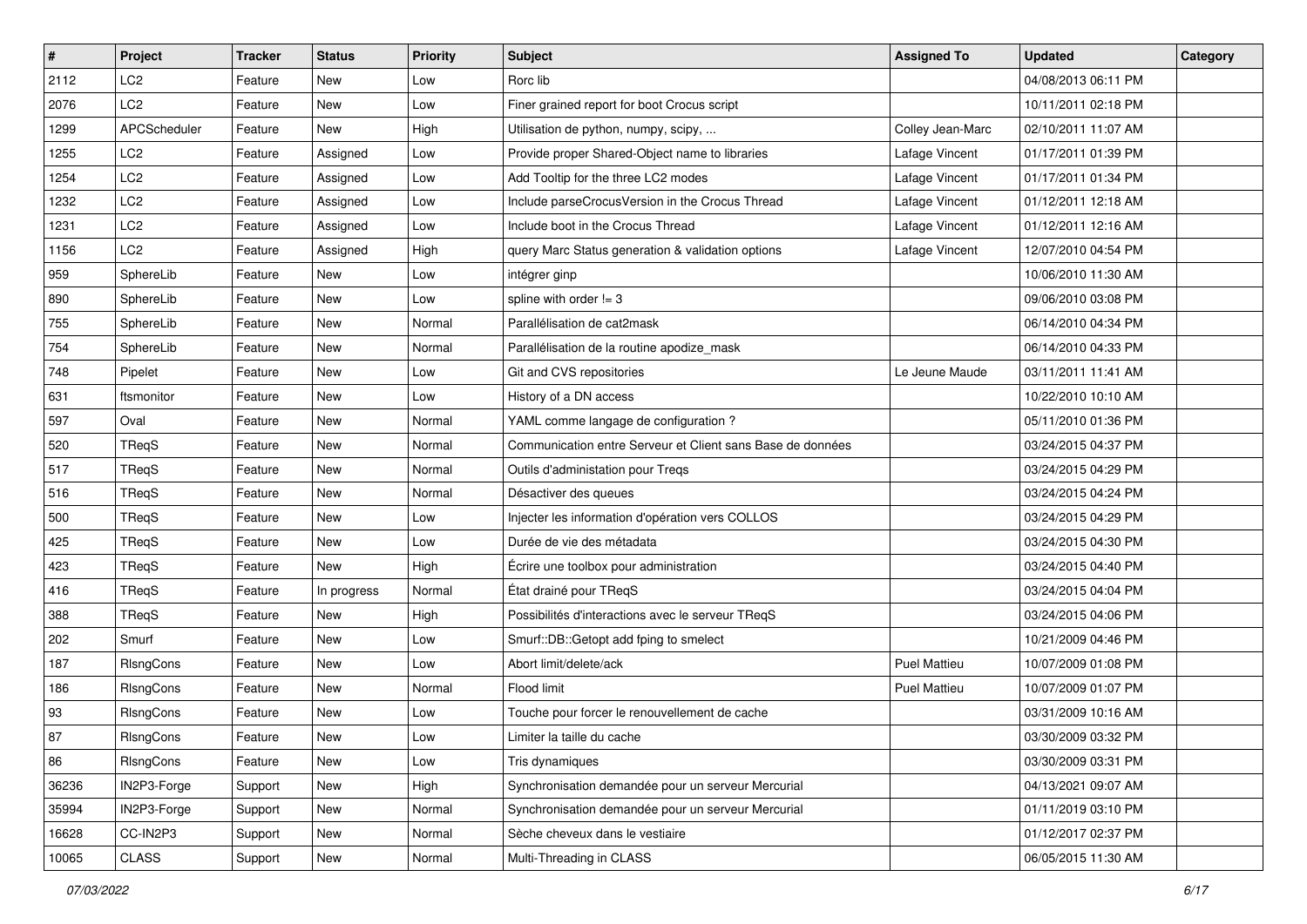| $\sharp$ | Project                            | <b>Tracker</b> | <b>Status</b> | <b>Priority</b> | Subject                                                                                                  | <b>Assigned To</b>     | <b>Updated</b>      | Category |
|----------|------------------------------------|----------------|---------------|-----------------|----------------------------------------------------------------------------------------------------------|------------------------|---------------------|----------|
| 9491     | JEM-EUSO                           | Support        | New           | Normal          | need to access also to AWG Euso balloon documents                                                        |                        | 03/18/2015 03:36 PM |          |
| 7041     | <b>Topology Manager</b>            | Support        | <b>New</b>    | Normal          | Sub repositories                                                                                         |                        | 04/30/2014 03:52 PM |          |
| 5838     | AGATA DAQ                          | Support        | New           | Normal          | agatadisks                                                                                               | Aubert Yann            | 01/17/2014 06:07 PM |          |
| 5739     | <b>AGATA DAQ</b>                   | Support        | <b>New</b>    | Low             | visu1 out                                                                                                |                        | 01/04/2014 01:46 PM |          |
| 5710     | <b>ENX</b>                         | Support        | Assigned      | Low             | Documentation - Named function                                                                           | Dosme Nicolas          | 02/25/2014 04:58 PM |          |
| 5684     | <b>AGATA DAQ</b>                   | Support        | New           | High            | Hard drive of anode                                                                                      | Aubert Yann            | 01/06/2014 09:24 AM |          |
| 5590     | <b>SIMGRID</b>                     | Support        | Assigned      | Normal          | Create msg_storage_management group in DOXYGEN ?!                                                        | Veyre Pierre           | 11/29/2013 10:20 AM |          |
| 2109     | <b>LPC Service</b><br>Informatique | Support        | New           | Low             | imprimantes                                                                                              | Jammes Fabrice         | 10/19/2011 10:12 AM |          |
| 1258     | LC <sub>2</sub>                    | Support        | Assigned      | Low             | Better report of mute FRT                                                                                | Lafage Vincent         | 09/18/2012 06:15 PM |          |
| 51514    | <b>PyROS</b>                       | Task           | New           | Normal          | LOG                                                                                                      |                        | 06/29/2022 07:37 AM |          |
| 51513    | PyROS                              | Task           | New           | Normal          | General algorithm (ternary mode, status, routine processing,<br>commands processing, exceptions dealing) | <b>Pallier Etienne</b> | 06/29/2022 07:37 AM |          |
| 51508    | <b>PyROS</b>                       | Task           | <b>New</b>    | Normal          | AgentMajordome (based on Agent)                                                                          | Koralewski Alexis      | 06/29/2022 07:31 AM |          |
| 49994    | PyROS                              | Task           | In progress   | Normal          | SP export (list & 1)                                                                                     | Koralewski Alexis      | 03/29/2022 09:17 AM |          |
| 49890    | PyROS                              | Task           | New           | Normal          | Global Start & Stop (safe)                                                                               |                        | 03/16/2022 04:52 PM |          |
| 49889    | PyROS                              | Task           | <b>New</b>    | Normal          | Backup                                                                                                   |                        | 03/16/2022 04:49 PM |          |
| 49888    | PyROS                              | Task           | <b>New</b>    | Normal          | Firewall                                                                                                 |                        | 03/16/2022 04:48 PM |          |
| 49887    | <b>PyROS</b>                       | Task           | New           | Normal          | Hardware                                                                                                 |                        | 03/16/2022 04:47 PM |          |
| 49886    | PyROS                              | Task           | <b>New</b>    | Normal          | System watch (Nagios, )                                                                                  |                        | 03/16/2022 04:47 PM |          |
| 49885    | PyROS                              | Task           | New           | Normal          | Network                                                                                                  |                        | 03/16/2022 04:46 PM |          |
| 49878    | PyROS                              | Task           | New           | Normal          | SF02-SCP integration - Lancement auto de l'agent de gestion du SP<br>lifecycle                           |                        | 06/28/2022 10:04 PM |          |
| 49876    | <b>PyROS</b>                       | Task           | New           | Normal          | Guitastro integration                                                                                    |                        | 03/16/2022 07:28 AM |          |
| 49875    | PyROS                              | Task           | <b>New</b>    | Normal          | (classic) Installation Guitastro & dependencies                                                          |                        | 03/16/2022 07:27 AM |          |
| 49874    | PyROS                              | Task           | <b>New</b>    | Normal          | (docker) Installation Guitastro & dependencies                                                           |                        | 06/28/2022 10:11 PM |          |
| 49872    | <b>PyROS</b>                       | Task           | New           | Normal          | Restauration de la config par défaut                                                                     |                        | 03/15/2022 11:10 PM |          |
| 49871    | <b>PyROS</b>                       | Task           | New           | Normal          | Config par défaut (à définir)                                                                            |                        | 03/15/2022 11:11 PM |          |
| 49870    | PyROS                              | Task           | New           | Normal          | Config générale : logo, pagination, couleurs, options générales,<br>options par feature,                 |                        | 03/15/2022 11:11 PM |          |
| 49546    | PyROS                              | Task           | In progress   | Normal          | Documentation (pyros_api)                                                                                | Koralewski Alexis      | 02/24/2022 02:33 PM |          |
| 49545    | <b>PyROS</b>                       | Task           | In progress   | Normal          | Script development (pyros api)                                                                           | Koralewski Alexis      | 02/24/2022 02:33 PM |          |
| 49543    | PyROS                              | Task           | New           | Normal          | Users View (list & 1)                                                                                    |                        | 02/23/2022 06:06 PM |          |
| 49541    | PyROS                              | Task           | New           | Normal          | API REST (website scripting via pyros_api.py script)                                                     | Koralewski Alexis      | 06/29/2022 07:26 AM |          |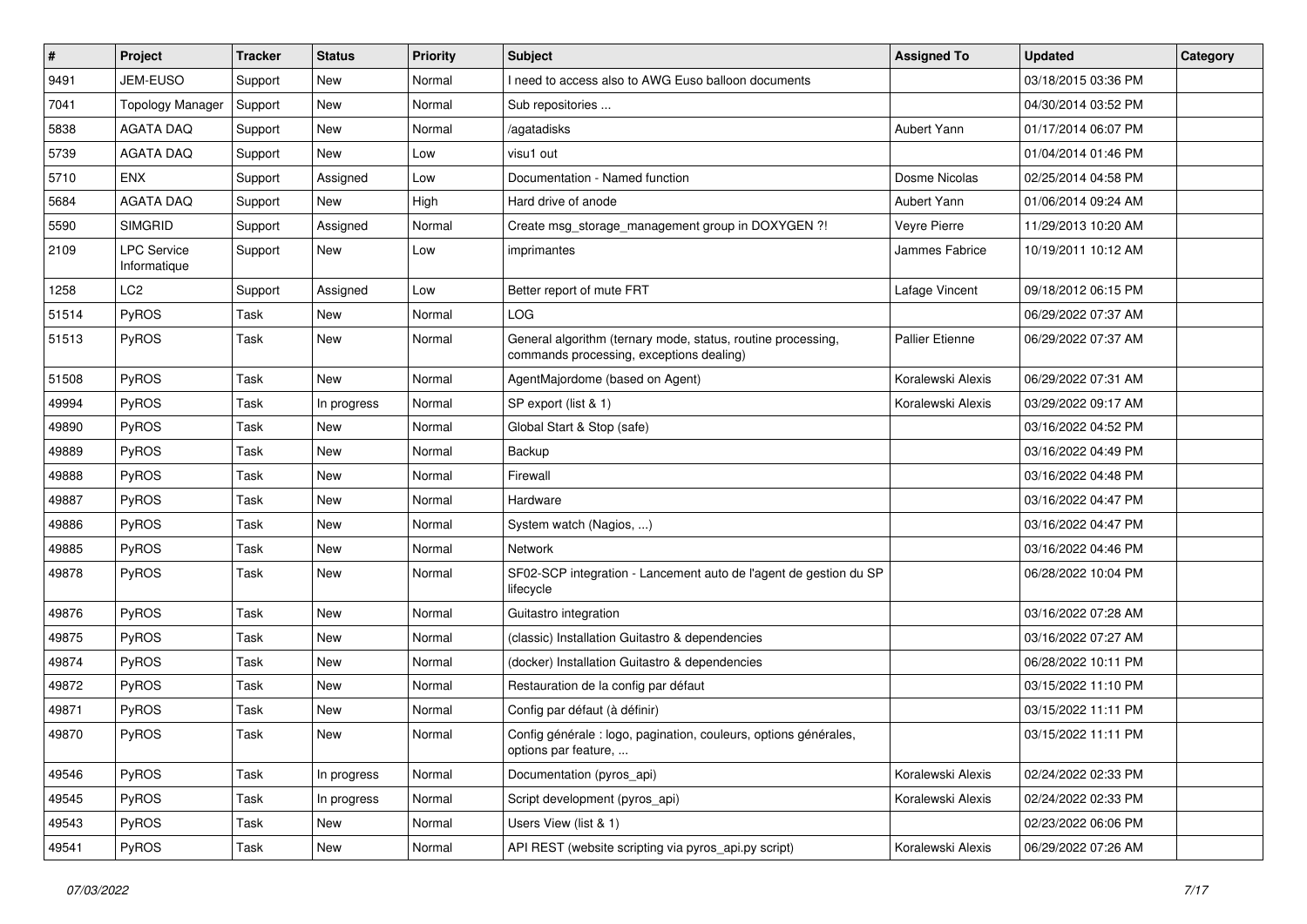| $\vert$ # | Project      | <b>Tracker</b> | <b>Status</b> | <b>Priority</b> | <b>Subject</b>                                                                              | <b>Assigned To</b> | <b>Updated</b>      | Category |
|-----------|--------------|----------------|---------------|-----------------|---------------------------------------------------------------------------------------------|--------------------|---------------------|----------|
| 49478     | <b>PyROS</b> | Task           | New           | Normal          | Test                                                                                        | Koralewski Alexis  | 02/22/2022 12:25 PM |          |
| 49272     | PyROS        | Task           | In progress   | Normal          | <b>Tooltips</b>                                                                             | Koralewski Alexis  | 02/17/2022 01:59 PM |          |
| 49262     | PyROS        | Task           | In progress   | Normal          | Sequence Validation                                                                         |                    | 02/03/2022 02:50 PM |          |
| 49258     | <b>PyROS</b> | Task           | In progress   | Normal          | from IMPORT (upload) Seq (from yaml file)                                                   | Koralewski Alexis  | 02/23/2022 12:02 PM |          |
| 49253     | <b>PyROS</b> | Task           | <b>New</b>    | Normal          | READ 1 & list                                                                               |                    | 02/21/2022 03:21 PM |          |
| 49252     | <b>PyROS</b> | Task           | New           | Normal          | <b>WEB FORM</b>                                                                             |                    | 02/17/2022 01:59 PM |          |
| 49251     | PyROS        | Task           | <b>New</b>    | Normal          | Test                                                                                        | Koralewski Alexis  | 02/22/2022 02:59 PM |          |
| 49250     | PyROS        | Task           | New           | Normal          | <b>CREATE/UPDATE Sequence</b>                                                               |                    | 02/23/2022 12:02 PM |          |
| 49249     | <b>PyROS</b> | Task           | In progress   | Normal          | General Menu for this feature                                                               |                    | 02/03/2022 09:39 AM |          |
| 49247     | PyROS        | Task           | New           | Normal          | State diagram (doc)                                                                         |                    | 02/03/2022 09:34 AM |          |
| 49246     | <b>PyROS</b> | Task           | New           | Normal          | Sequence Lifecycle (status)                                                                 |                    | 02/03/2022 09:34 AM |          |
| 49228     | PyROS        | Task           | In progress   | Normal          | Correction de l'orientation de l'image (est à gauche, nord en haut)                         | Klotz Alain        | 02/02/2022 02:56 PM |          |
| 49227     | PyROS        | Task           | <b>New</b>    | Normal          | Corrections cosmétiques (de pixels)                                                         | Klotz Alain        | 02/02/2022 02:19 PM |          |
| 49226     | PyROS        | Task           | In progress   | Normal          | Correction de l'image par le flat                                                           | Klotz Alain        | 02/02/2022 02:56 PM |          |
| 49225     | PyROS        | Task           | In progress   | Normal          | Correction de l'image par le dark (+ bias)                                                  | Klotz Alain        | 02/02/2022 02:56 PM |          |
| 49224     | PyROS        | Task           | New           | Normal          | Choisir le bias, le flat, et le dark (en fn des metadata)                                   | Klotz Alain        | 02/02/2022 02:19 PM |          |
| 49223     | PyROS        | Task           | In progress   | Normal          | Groupes                                                                                     | Klotz Alain        | 02/02/2022 02:38 PM |          |
| 49222     | PyROS        | Task           | In progress   | Normal          | Traitement d'un groupe d'images : début et fin de groupe                                    | Klotz Alain        | 02/02/2022 02:38 PM |          |
| 49221     | PyROS        | Task           | In progress   | Normal          | Recup metadata de l'image (dans la BD)                                                      | Klotz Alain        | 02/02/2022 02:38 PM |          |
| 49220     | PyROS        | Task           | In progress   | Normal          | Récup en-tête                                                                               | Klotz Alain        | 02/02/2022 02:38 PM |          |
| 49219     | PyROS        | Task           | In progress   | Normal          | Nouvelle image                                                                              | Klotz Alain        | 02/02/2022 02:38 PM |          |
| 49218     | PyROS        | Task           | In progress   | Normal          | Détection des nouvelles images produites (système asynchrone sur<br>l'acquisition)          | Klotz Alain        | 02/02/2022 02:38 PM |          |
| 49217     | <b>PyROS</b> | Task           | New           | Normal          | 5 - (L2) Critères de qualité d'image (+ json QUAL)                                          | Klotz Alain        | 02/02/2022 02:37 PM |          |
| 49216     | <b>PyROS</b> | Task           | <b>New</b>    | Normal          | 4 - (L1c) - Combinaison d'images                                                            | Klotz Alain        | 02/02/2022 02:36 PM |          |
| 49215     | <b>PyROS</b> | Task           | In progress   | Normal          | 3 - (L1b) - Reconnaissance du champ (lien entre pixels et coord<br>célestes) ( + json CATA) | Klotz Alain        | 02/02/2022 02:36 PM |          |
| 49214     | <b>PyROS</b> | Task           | In progress   | Normal          | 2 - (L1a) - Pré-traitement de chaque image (dans l'ordre) (fits RAW<br>=> fits CAL)         | Klotz Alain        | 02/02/2022 02:42 PM |          |
| 49213     | PyROS        | Task           | In progress   | Normal          | 1 - (L0) - Récupération et organisation des images L0 (RAW fits)                            | Klotz Alain        | 02/02/2022 02:42 PM |          |
| 49210     | PyROS        | Task           | New           | Normal          | <b>CONFIGURATION GENERALE</b>                                                               |                    | 03/15/2022 11:11 PM |          |
| 49162     | PyROS        | Task           | New           | Normal          | Check sequence validity                                                                     | Klotz Alain        | 02/03/2022 10:23 AM |          |
| 49157     | PyROS        | Task           | New           | Normal          | Super Super Agent qui surveille l'ensemble des super agents sur<br>chaque noeud (?)         |                    | 01/31/2022 12:12 PM |          |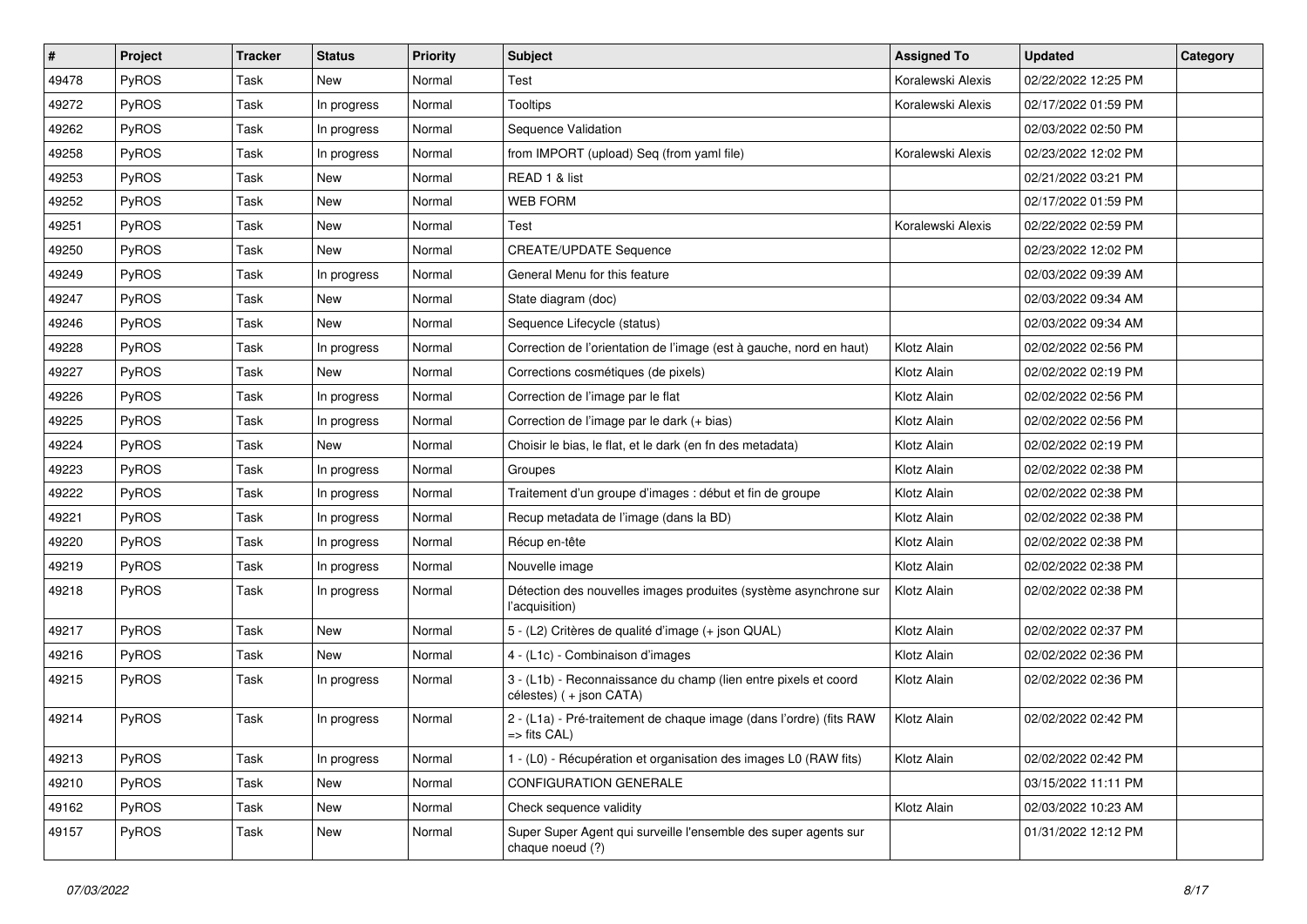| $\pmb{\#}$ | Project      | <b>Tracker</b> | <b>Status</b> | <b>Priority</b> | Subject                                                                                                                               | <b>Assigned To</b>     | <b>Updated</b>      | Category |
|------------|--------------|----------------|---------------|-----------------|---------------------------------------------------------------------------------------------------------------------------------------|------------------------|---------------------|----------|
| 49156      | <b>PyROS</b> | Task           | <b>New</b>    | Normal          | Super Agent qui démarre et stoppe les autres agents, et surveille<br>leur bonne santé (les relance si besoin) => sur chaque noeud (?) |                        | 01/31/2022 12:12 PM |          |
| 49155      | <b>PyROS</b> | Task           | <b>New</b>    | Normal          | Architecture décentralisée en plusieurs noeuds (communication via<br>BD)                                                              |                        | 01/31/2022 12:09 PM |          |
| 49152      | PyROS        | Task           | <b>New</b>    | Normal          | RUN/EXEC - Start & Stop software (et Agents)                                                                                          |                        | 05/24/2022 02:55 PM |          |
| 49151      | <b>PyROS</b> | Task           | New           | Normal          | Script central (pyros.py)                                                                                                             |                        | 01/31/2022 11:36 AM |          |
| 49149      | <b>PyROS</b> | Task           | <b>New</b>    | High            | SCRIPT RUN (PYROS/pyros.py) (uniquement pour la partie<br>execution)                                                                  |                        | 05/24/2022 02:55 PM |          |
| 49137      | PyROS        | Task           | New           | Normal          | Integration Guitastro lib                                                                                                             | Klotz Alain            | 02/02/2022 03:27 PM |          |
| 49136      | PyROS        | Task           | <b>New</b>    | Normal          | GF03-INFRA - Logging integration (general logs & agents)                                                                              |                        | 06/29/2022 07:25 AM |          |
| 49135      | <b>PyROS</b> | Task           | New           | Normal          | SF15-SST integration (agents, start, stop, commands)                                                                                  |                        | 06/29/2022 07:23 AM |          |
| 49134      | <b>PyROS</b> | Task           | <b>New</b>    | Normal          | SF14-OBC integration                                                                                                                  |                        | 01/29/2022 12:52 AM |          |
| 49133      | <b>PyROS</b> | Task           | <b>New</b>    | Normal          | SF13-IAF integration                                                                                                                  |                        | 01/29/2022 12:47 AM |          |
| 49132      | <b>PyROS</b> | Task           | New           | Normal          | SF12-IAN integration                                                                                                                  |                        | 01/29/2022 12:48 AM |          |
| 49131      | <b>PyROS</b> | Task           | New           | Normal          | SF11-IPC integration                                                                                                                  |                        | 01/29/2022 12:46 AM |          |
| 49130      | <b>PyROS</b> | Task           | New           | Normal          | SF10-CAL integration                                                                                                                  |                        | 01/29/2022 12:46 AM |          |
| 49129      | <b>PyROS</b> | Task           | New           | Normal          | SF09-CMC integration                                                                                                                  |                        | 01/29/2022 12:46 AM |          |
| 49128      | PyROS        | Task           | <b>New</b>    | Normal          | SF08-EXE integration                                                                                                                  |                        | 01/29/2022 12:45 AM |          |
| 49127      | PyROS        | Task           | <b>New</b>    | Normal          | SF07-PLN integration                                                                                                                  |                        | 01/29/2022 12:45 AM |          |
| 49126      | <b>PyROS</b> | Task           | <b>New</b>    | Normal          | SF06-ALR integration                                                                                                                  |                        | 01/29/2022 12:45 AM |          |
| 49125      | <b>PyROS</b> | Task           | New           | Normal          | SF05-SEQ integration                                                                                                                  |                        | 03/15/2022 11:03 PM |          |
| 49124      | <b>PyROS</b> | Task           | New           | Normal          | SF04-SPV integration (AgentMajordome)                                                                                                 |                        | 06/29/2022 07:21 AM |          |
| 49123      | PyROS        | Task           | <b>New</b>    | Normal          | SF03-ENV integration                                                                                                                  |                        | 06/29/2022 07:20 AM |          |
| 49122      | PyROS        | Task           | New           | Normal          | SF02-SCP integration                                                                                                                  |                        | 01/29/2022 12:50 AM |          |
| 49121      | <b>PyROS</b> | Task           | <b>New</b>    | Normal          | SF01-USR integration                                                                                                                  |                        | 01/29/2022 12:50 AM |          |
| 49120      | <b>PyROS</b> | Task           | New           | Normal          | General Design (structure, design, responsive, CSS)                                                                                   |                        | 06/29/2022 07:18 AM |          |
| 48758      | LabInvent    | Task           | <b>New</b>    | Immediate       | Modifs demandées par C. Feugeade le 18/1/22                                                                                           | <b>Pallier Etienne</b> | 01/19/2022 04:22 PM |          |
| 48307      | PyROS        | Task           | <b>New</b>    | Normal          | Send, Receive, and Process Commands (Agent <= > Agent)                                                                                |                        | 06/29/2022 07:33 AM |          |
| 48290      | <b>PyROS</b> | Task           | New           | Normal          | Auto mode                                                                                                                             |                        | 12/14/2021 12:35 PM |          |
| 48289      | PyROS        | Task           | New           | Normal          | Entity (AgentDevice class)                                                                                                            |                        | 12/14/2021 12:32 PM |          |
| 48288      | PyROS        | Task           | New           | Normal          | Entity (DeviceController class)                                                                                                       |                        | 12/14/2021 12:31 PM |          |
| 48285      | PyROS        | Task           | New           | Normal          | Lancement auto et gestion du DeviceController associé                                                                                 |                        | 12/14/2021 12:22 PM |          |
| 48284      | PyROS        | Task           | New           | Normal          | Lancement auto et gestion des Components associés (qui sont<br>aussi des DeviceController)                                            |                        | 12/14/2021 12:20 PM |          |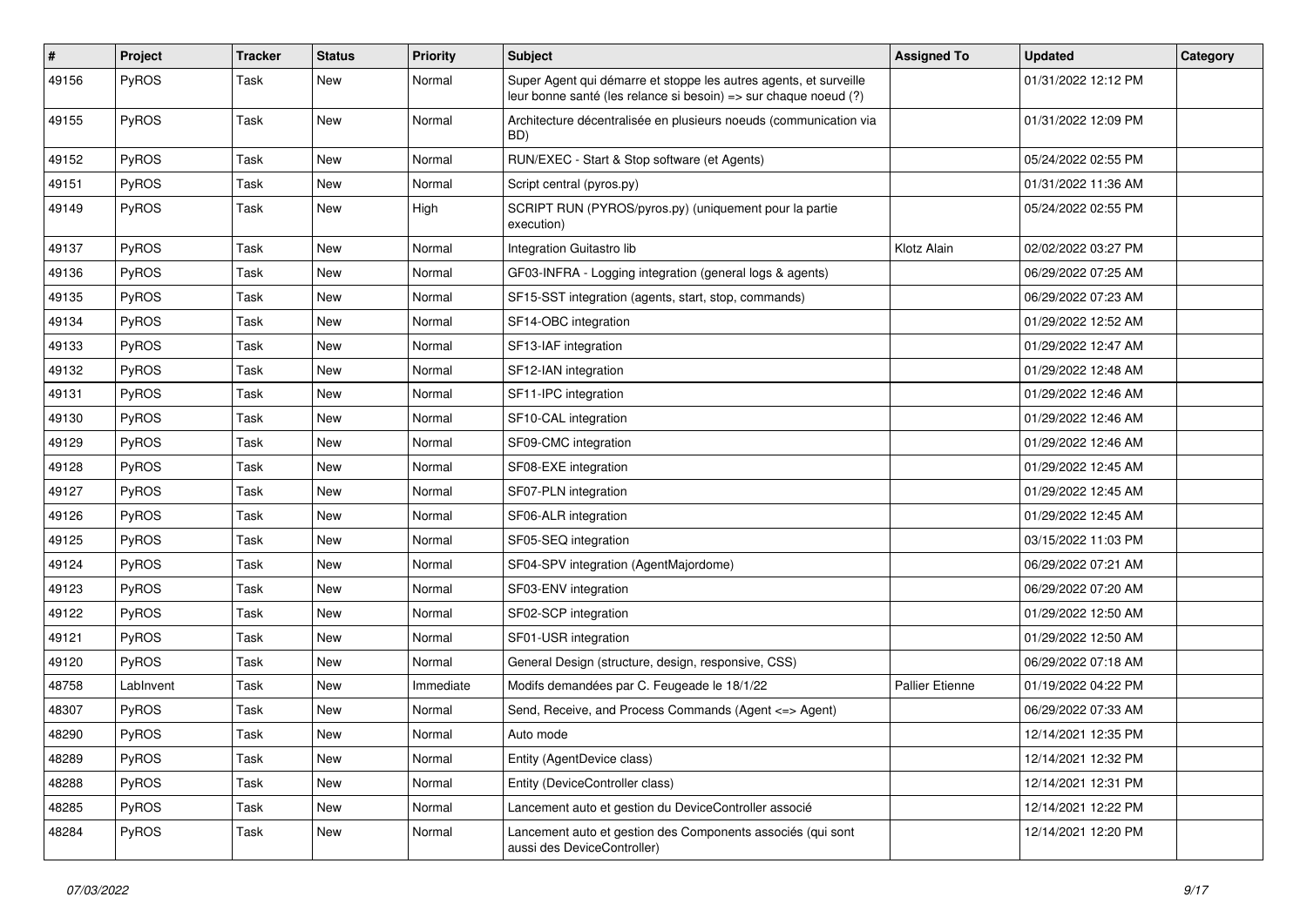| #     | Project      | <b>Tracker</b> | <b>Status</b> | <b>Priority</b> | <b>Subject</b>                                                                         | <b>Assigned To</b> | <b>Updated</b>      | Category |
|-------|--------------|----------------|---------------|-----------------|----------------------------------------------------------------------------------------|--------------------|---------------------|----------|
| 48279 | PyROS        | Task           | <b>New</b>    | Normal          | General LOGGING (fichiers texte, écran en mode debug)                                  |                    | 03/16/2022 04:45 PM |          |
| 48278 | PyROS        | Task           | <b>New</b>    | High            | AGENT général (dont dépendent tous les agents et AgentDevices)                         |                    | 06/29/2022 07:37 AM |          |
| 48276 | <b>PyROS</b> | Task           | <b>New</b>    | Normal          | Scripts d'installation docker                                                          |                    | 12/14/2021 11:44 AM |          |
| 48275 | <b>PyROS</b> | Task           | <b>New</b>    | Normal          | version PROD TNC Nouvelle Calédonie - instance docker de<br>production sur site final  |                    | 12/14/2021 11:42 AM |          |
| 48274 | PyROS        | Task           | <b>New</b>    | Normal          | version TEST TNC France - instance docker de test en France                            |                    | 12/14/2021 11:42 AM |          |
| 48273 | <b>PyROS</b> | Task           | <b>New</b>    | Normal          | version DEV guitalens - instance docker sur serveur guitalens                          |                    | 12/14/2021 11:46 AM |          |
| 48271 | <b>PyROS</b> | Task           | New           | High            | CLASSIC installation (with venv)                                                       |                    | 03/16/2022 07:27 AM |          |
| 48270 | <b>PyROS</b> | Task           | <b>New</b>    | Normal          | SCRIPT INSTALL/UPDATE (PYROS/pyros.py) (uniquement pour la<br>partie install & update) |                    | 02/23/2022 05:57 PM |          |
| 48259 | <b>PyROS</b> | Task           | In progress   | Normal          | EXPORT (Download) as a text file (YAML)                                                | Koralewski Alexis  | 02/23/2022 10:45 AM |          |
| 48250 | <b>PyROS</b> | Task           | In progress   | Normal          | <b>DELETE</b>                                                                          | Koralewski Alexis  | 02/21/2022 03:38 PM |          |
| 48223 | LabInvent    | Task           | <b>New</b>    | Normal          | instance perso (docker)                                                                |                    | 12/13/2021 11:08 AM |          |
| 48222 | LabInvent    | Task           | <b>New</b>    | Normal          | (NEW func) Gérer Suivi d'un User                                                       |                    | 12/13/2021 10:39 AM |          |
| 48005 | LabInvent    | Task           | New           | Normal          | <b>Bugfix toutes les Deprecated Errors</b>                                             |                    | 12/06/2021 02:37 PM |          |
| 47966 | LabInvent    | Task           | New           | Normal          | Ajouter test Commande (avec devis joint)                                               |                    | 11/30/2021 04:17 PM |          |
| 47962 | LabInvent    | Task           | New           | Urgent          | (IRAP only) re-install inventirap avec php7                                            |                    | 11/30/2021 03:17 PM |          |
| 47960 | LabInvent    | Task           | New           | Immediate       | <b>CHAMPS</b>                                                                          |                    | 01/19/2022 03:51 PM |          |
| 47959 | LabInvent    | Task           | New           | Normal          | *** F - ENTITY - Fournisseurs                                                          |                    | 11/30/2021 12:57 PM |          |
| 47958 | LabInvent    | Task           | New           | Normal          | delete (generic)                                                                       |                    | 11/30/2021 12:47 PM |          |
| 47954 | LabInvent    | Task           | New           | Normal          | 1 - CREATED                                                                            |                    | 11/30/2021 01:27 PM |          |
| 47953 | LabInvent    | Task           | New           | Normal          | 2a - TOBEORDERED (optionnel)                                                           |                    | 11/30/2021 01:27 PM |          |
| 47952 | LabInvent    | Task           | New           | High            | Ecran d'accueil à restructurer                                                         |                    | 11/30/2021 03:43 PM |          |
| 47950 | LabInvent    | Task           | New           | Normal          | DB complète à mettre à jour                                                            |                    | 11/30/2021 12:26 PM |          |
| 47947 | LabInvent    | Task           | New           | High            | docker only                                                                            |                    | 12/13/2021 11:07 AM |          |
| 47946 | LabInvent    | Task           | New           | Normal          | classic only                                                                           |                    | 12/03/2021 09:50 AM |          |
| 47945 | LabInvent    | Task           | New           | Normal          | ALL                                                                                    |                    | 11/30/2021 12:23 PM |          |
| 47942 | LabInvent    | Task           | New           | High            | index (generic)                                                                        |                    | 11/30/2021 03:48 PM |          |
| 47937 | LabInvent    | Task           | New           | High            | Read (index & view) (generic ?)                                                        |                    | 11/30/2021 03:48 PM |          |
| 47936 | LabInvent    | Task           | New           | High            | 3-4 - TBO & ARCHIVED                                                                   |                    | 11/30/2021 03:43 PM |          |
| 47935 | LabInvent    | Task           | New           | Normal          | 2b - VALIDATED                                                                         |                    | 11/30/2021 01:27 PM |          |
| 47934 | LabInvent    | Task           | New           | High            | LIFECYCLE (Status) : CREATED => (TBO) => VALIDATED => TBA<br>=> ARCHIVED               |                    | 11/30/2021 03:43 PM |          |
| 47930 | LabInvent    | Task           | New           | Normal          | *** F - ENTITY - QrCode                                                                |                    | 11/30/2021 01:26 PM |          |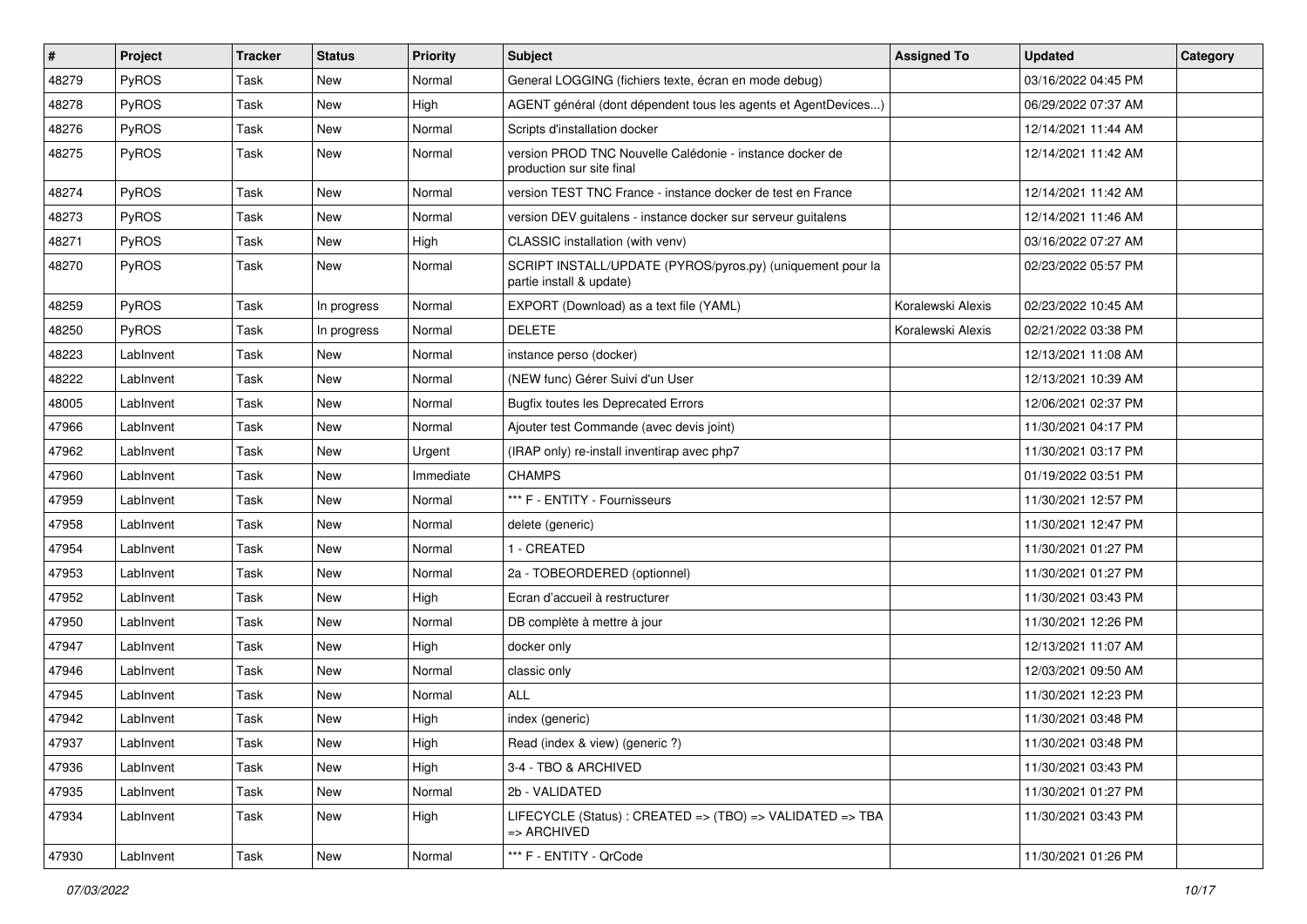| $\vert$ # | Project   | <b>Tracker</b> | <b>Status</b> | <b>Priority</b> | <b>Subject</b>                                                                            | <b>Assigned To</b> | <b>Updated</b>      | Category |
|-----------|-----------|----------------|---------------|-----------------|-------------------------------------------------------------------------------------------|--------------------|---------------------|----------|
| 47927     | LabInvent | Task           | New           | High            | A gérer via fichier conf YAML                                                             |                    | 11/30/2021 03:47 PM |          |
| 47926     | LabInvent | Task           | <b>New</b>    | High            | Instance DEMO docker - à installer sur hyp2 puis sur VM pweb3                             |                    | 12/13/2021 11:07 AM |          |
| 47925     | LabInvent | Task           | New           | Normal          | (après cakephp v4) Passer à Php 8                                                         |                    | 11/30/2021 11:48 AM |          |
| 47924     | LabInvent | Task           | <b>New</b>    | Normal          | (après 3.9) Passer à v4                                                                   |                    | 11/30/2021 11:48 AM |          |
| 47922     | LabInvent | Task           | <b>New</b>    | Immediate       | Passer directement à v3.LAST (3.10.1)                                                     |                    | 12/02/2021 04:45 PM |          |
| 47914     | LabInvent | Task           | New           | High            | index (generic)                                                                           |                    | 11/30/2021 03:50 PM |          |
| 47913     | LabInvent | Task           | New           | Normal          | ROLES (profils)                                                                           |                    | 11/30/2021 01:39 PM |          |
| 47912     | LabInvent | Task           | New           | <b>High</b>     | (VUE) Elements et Helper                                                                  |                    | 11/30/2021 03:51 PM |          |
| 47911     | LabInvent | Task           | New           | Normal          | Create/Update (add_edit generic)                                                          |                    | 11/30/2021 11:04 AM |          |
| 47907     | LabInvent | Task           | <b>New</b>    | Normal          | *** F - Config YAML (champs materiels) : champs obligatoires,<br>recommandés, ou readonly |                    | 11/30/2021 01:25 PM |          |
| 47906     | LabInvent | Task           | <b>New</b>    | Urgent          | Champs virtuels                                                                           |                    | 11/30/2021 03:50 PM |          |
| 47905     | LabInvent | Task           | <b>New</b>    | Urgent          | Read (index & view) (generic)                                                             |                    | 12/01/2021 11:21 AM |          |
| 47903     | LabInvent | Task           | New           | Urgent          | Rappels automatiques pour les suivis récurrents (périodiques)                             |                    | 12/01/2021 11:17 AM |          |
| 47901     | LabInvent | Task           | New           | Urgent          | Read (view & index)                                                                       |                    | 12/01/2021 11:17 AM |          |
| 47899     | LabInvent | Task           | <b>New</b>    | Urgent          | view (generic)                                                                            |                    | 12/01/2021 11:21 AM |          |
| 47897     | LabInvent | Task           | <b>New</b>    | High            | *** F - Stats (Users)                                                                     |                    | 11/30/2021 03:48 PM |          |
| 47893     | LabInvent | Task           | <b>New</b>    | Normal          | Views                                                                                     |                    | 11/30/2021 01:21 PM |          |
| 47890     | LabInvent | Task           | New           | High            | Commander (demande achat)                                                                 |                    | 01/19/2022 03:48 PM |          |
| 47889     | LabInvent | Task           | New           | Normal          | Changer statut - setStatusTo*()                                                           |                    | 11/30/2021 01:19 PM |          |
| 47886     | LabInvent | Task           | New           | Urgent          | Notifications                                                                             |                    | 11/30/2021 03:45 PM |          |
| 47885     | LabInvent | Task           | <b>New</b>    | Normal          | filtrage (voir formulaire index)                                                          |                    | 11/30/2021 01:30 PM |          |
| 47884     | LabInvent | Task           | New           | High            | partitionnement par Site (besoin IP2I/LMA)                                                |                    | 11/30/2021 03:43 PM |          |
| 47883     | LabInvent | Task           | New           | Normal          | formulaire de recherche multi-critères                                                    |                    | 11/30/2021 01:30 PM |          |
| 47882     | LabInvent | Task           | <b>New</b>    | High            | Delete - delete                                                                           |                    | 11/30/2021 03:42 PM |          |
| 47881     | LabInvent | Task           | New           | <b>High</b>     | Read - view                                                                               |                    | 11/30/2021 03:42 PM |          |
| 47880     | LabInvent | Task           | New           | Normal          | Read - index                                                                              |                    | 11/30/2021 01:16 PM |          |
| 47879     | LabInvent | Task           | <b>New</b>    | High            | Create/Update - add_edit                                                                  |                    | 11/30/2021 03:42 PM |          |
| 47878     | LabInvent | Task           | New           | High            | Autres                                                                                    |                    | 11/30/2021 03:44 PM |          |
| 47877     | LabInvent | Task           | New           | High            | find (search)                                                                             |                    | 11/30/2021 03:43 PM |          |
| 47876     | LabInvent | Task           | New           | High            | CRUD                                                                                      |                    | 11/30/2021 03:42 PM |          |
| 47874     | LabInvent | Task           | New           | Urgent          | Stats                                                                                     |                    | 11/30/2021 03:44 PM |          |
| 47873     | LabInvent | Task           | New           | Normal          | Model (Entity & Table)                                                                    |                    | 12/01/2021 09:37 AM |          |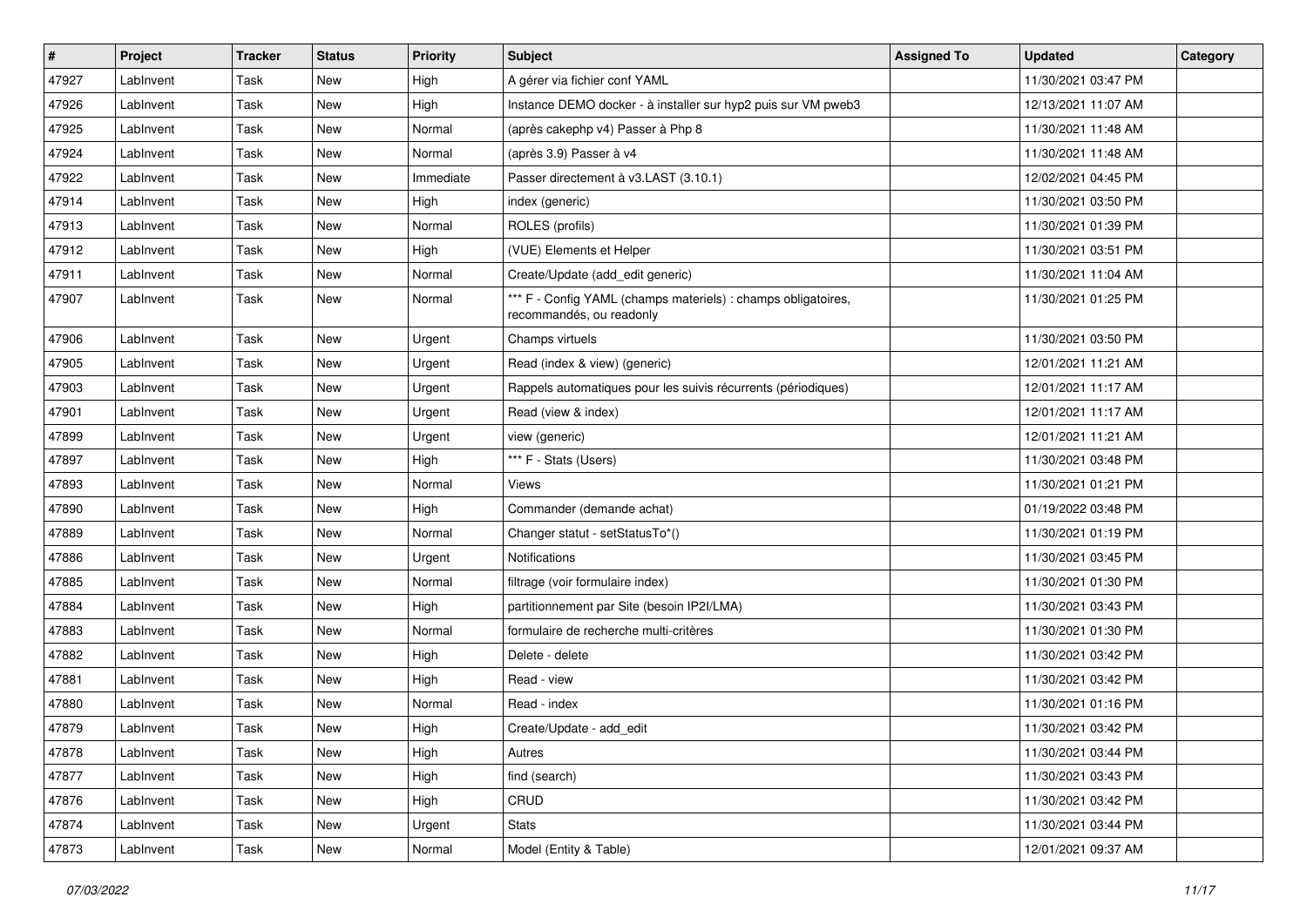| #     | Project      | <b>Tracker</b> | <b>Status</b> | <b>Priority</b> | <b>Subject</b>                                                   | <b>Assigned To</b> | <b>Updated</b>      | Category |
|-------|--------------|----------------|---------------|-----------------|------------------------------------------------------------------|--------------------|---------------------|----------|
| 47872 | LabInvent    | Task           | New           | High            | <b>Actions &amp; Vues</b>                                        |                    | 11/30/2021 03:42 PM |          |
| 47871 | LabInvent    | Task           | <b>New</b>    | Normal          | Autorisations                                                    |                    | 11/30/2021 01:29 PM |          |
| 47870 | LabInvent    | Task           | New           | Normal          | Tests (Materiels)                                                |                    | 11/30/2021 03:38 PM |          |
| 47868 | LabInvent    | Task           | New           | Normal          | *** F - Super Entité (AppController, AppTable)                   |                    | 11/30/2021 01:34 PM |          |
| 47867 | LabInvent    | Task           | New           | High            | *** F - Autorisations (Users)                                    |                    | 11/30/2021 03:47 PM |          |
| 47447 | <b>PyROS</b> | Task           | New           | Normal          | (F05) ACTIONS (CRUD), VIEWS, and AUTHORIZATIONS                  |                    | 02/23/2022 10:45 AM |          |
| 47446 | <b>PyROS</b> | Task           | New           | Normal          | <b>DOSSIER SSI</b>                                               |                    | 10/11/2021 11:32 AM |          |
| 47445 | <b>PyROS</b> | Task           | New           | Normal          | CAHIER DE RECETTE (NC)                                           |                    | 10/11/2021 11:31 AM |          |
| 47444 | <b>PyROS</b> | Task           | New           | Normal          | MANUELS UTILISATION, INSTALLATION, ET MAINTENANCE                |                    | 10/11/2021 11:31 AM |          |
| 47443 | PyROS        | Task           | <b>New</b>    | Normal          | RAPPORT DES TESTS & VALIDATIONS (application du plan de<br>test) |                    | 10/11/2021 11:31 AM |          |
| 47442 | PyROS        | Task           | New           | Normal          | PLAN DE TESTS ET DE VALIDATIONS                                  |                    | 10/11/2021 11:33 AM |          |
| 47441 | PyROS        | Task           | New           | Normal          | DOSSIER DE DÉFINITION                                            |                    | 10/11/2021 11:32 AM |          |
| 47440 | PyROS        | Task           | New           | Normal          | <b>LIVRABLES</b>                                                 |                    | 10/11/2021 11:29 AM |          |
| 47439 | PyROS        | Task           | <b>New</b>    | Normal          | PA et PK CNES                                                    |                    | 01/31/2022 11:29 AM |          |
| 47438 | PyROS        | Task           | <b>New</b>    | Normal          | PK5 (2023-06) - Doc LIVRABLES (et Présentations)                 |                    | 10/11/2021 11:26 AM |          |
| 47437 | PyROS        | Task           | New           | Normal          | PA4.1 (2023-05) - Présentations et Rapport Avancement            |                    | 10/11/2021 11:25 AM |          |
| 47436 | PyROS        | Task           | <b>New</b>    | Normal          | PK4 (2023-02) - Doc LIVRABLES (et Présentations)                 |                    | 10/11/2021 11:23 AM |          |
| 47435 | <b>PyROS</b> | Task           | New           | Normal          | PA3.2 (2023-02) - Présentations et Rapport Avancement            |                    | 10/11/2021 11:22 AM |          |
| 47433 | PyROS        | Task           | <b>New</b>    | Normal          | PA3.1 (2023-01) - Présentations et Rapport Avancement            |                    | 10/11/2021 11:22 AM |          |
| 47432 | PyROS        | Task           | New           | Normal          | PK3 (2023-01) - Doc LIVRABLES (et Présentations)                 |                    | 10/11/2021 11:20 AM |          |
| 47431 | PyROS        | Task           | New           | Normal          | PA2.2 (2022-10) - Présentations et Rapport Avancement            |                    | 10/11/2021 11:19 AM |          |
| 47430 | PyROS        | Task           | <b>New</b>    | Normal          | PA2.1 (2022-08) - Présentations et Rapport Avancement            |                    | 10/11/2021 11:18 AM |          |
| 47428 | <b>PyROS</b> | Task           | New           | Normal          | PK2 (2022-06) - Présentations + RA + Doc LIVRABLES               |                    | 01/31/2022 11:34 AM |          |
| 47419 | PyROS        | Task           | <b>New</b>    | Normal          | F16 FUNCTIONAL Tests                                             |                    | 10/11/2021 10:11 AM |          |
| 47418 | PyROS        | Task           | New           | Normal          | F15 FUNCTIONAL Tests                                             |                    | 10/11/2021 10:11 AM |          |
| 47416 | <b>PyROS</b> | Task           | New           | Normal          | <b>F13 FUNCTIONAL Tests</b>                                      |                    | 10/11/2021 10:11 AM |          |
| 47415 | PyROS        | Task           | <b>New</b>    | Normal          | F12 FUNCTIONAL Tests                                             |                    | 10/11/2021 10:11 AM |          |
| 47414 | <b>PyROS</b> | Task           | New           | Normal          | <b>F11 FUNCTIONAL Tests</b>                                      |                    | 10/11/2021 10:10 AM |          |
| 47413 | PyROS        | Task           | New           | Normal          | F10 FUNCTIONAL Tests                                             |                    | 10/11/2021 10:10 AM |          |
| 47412 | <b>PyROS</b> | Task           | In progress   | Normal          | F09 Tests                                                        |                    | 10/12/2021 03:01 PM |          |
| 47411 | PyROS        | Task           | New           | Normal          | F08 FUNCTIONAL Tests                                             |                    | 10/11/2021 10:10 AM |          |
| 47410 | PyROS        | Task           | New           | Normal          | <b>F07 FUNCTIONAL Tests</b>                                      |                    | 10/11/2021 10:10 AM |          |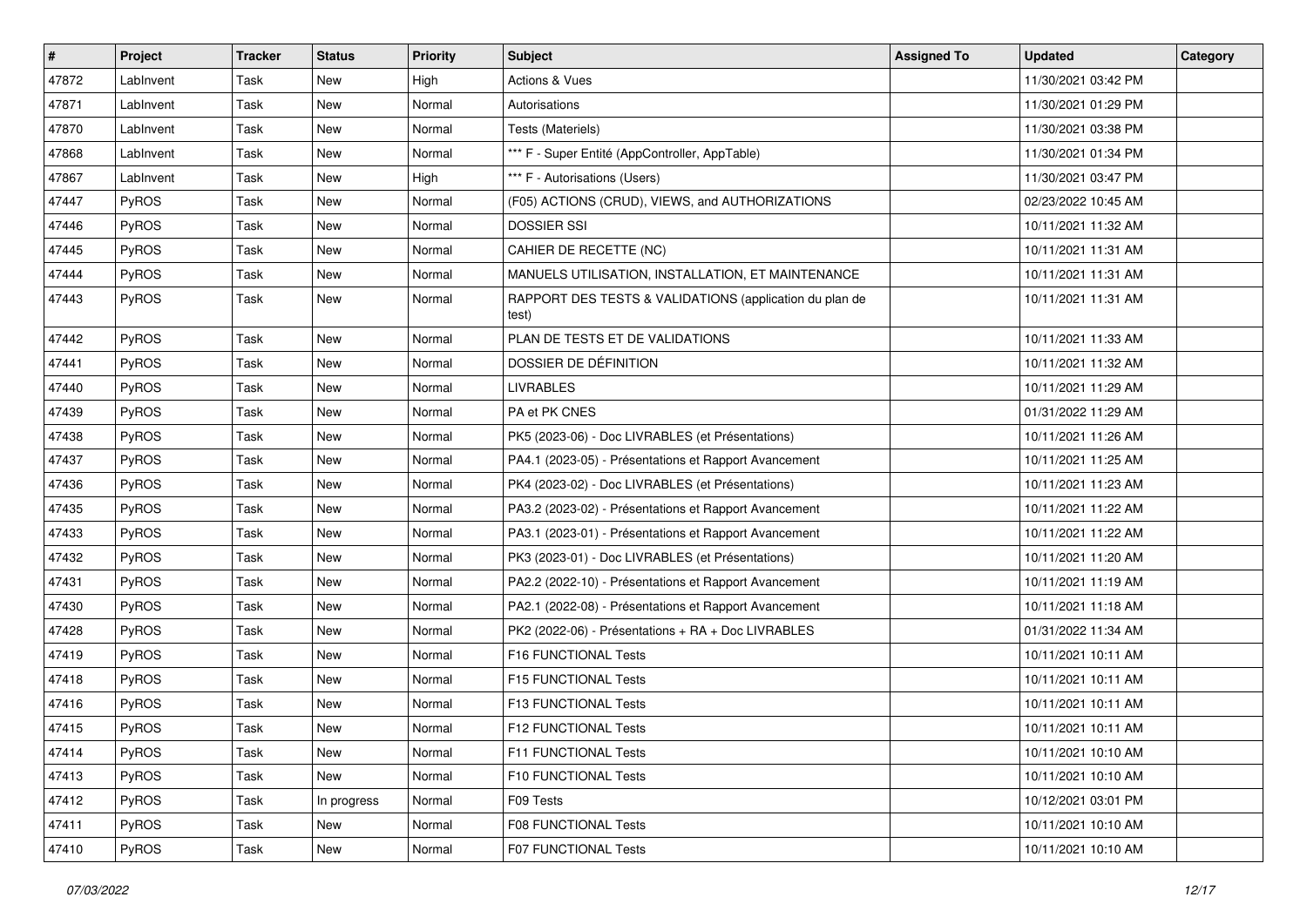| $\vert$ # | Project | <b>Tracker</b> | <b>Status</b> | <b>Priority</b> | <b>Subject</b>                                                                                     | <b>Assigned To</b> | <b>Updated</b>      | Category |
|-----------|---------|----------------|---------------|-----------------|----------------------------------------------------------------------------------------------------|--------------------|---------------------|----------|
| 47409     | PyROS   | Task           | <b>New</b>    | Normal          | <b>F06 FUNCTIONAL Tests</b>                                                                        |                    | 10/11/2021 10:10 AM |          |
| 47408     | PyROS   | Task           | In progress   | Normal          | F05 Tests                                                                                          |                    | 10/12/2021 03:00 PM |          |
| 47407     | PyROS   | Task           | In progress   | Normal          | F04 Tests                                                                                          |                    | 10/12/2021 03:00 PM |          |
| 47406     | PyROS   | Task           | In progress   | Normal          | F03 Tests                                                                                          |                    | 10/12/2021 03:00 PM |          |
| 47405     | PyROS   | Task           | In progress   | Normal          | F02 Tests                                                                                          |                    | 10/12/2021 02:59 PM |          |
| 47403     | PyROS   | Task           | <b>New</b>    | Normal          | HIGH LEVEL FUNCTION TESTS - Transversal functionalities<br><b>TESTs involving several features</b> |                    | 10/11/2021 10:08 AM |          |
| 47402     | PyROS   | Task           | <b>New</b>    | Normal          | INTEGRATION TESTS - FEATURES integration tests with each<br>other                                  |                    | 10/11/2021 10:07 AM |          |
| 47401     | PyROS   | Task           | <b>New</b>    | Normal          | FUNCTIONAL TESTS - Each FEATURE functional tests                                                   |                    | 10/11/2021 11:42 AM |          |
| 47393     | PyROS   | Task           | <b>New</b>    | Normal          | Device Config file (cf F14)                                                                        |                    | 12/14/2021 12:33 PM |          |
| 47392     | PyROS   | Task           | New           | Normal          | Device Commands Grammar (Generic & Native)                                                         |                    | 12/14/2021 12:32 PM |          |
| 47391     | PyROS   | Task           | <b>New</b>    | Normal          | Device Simulator (DeviceSimulator)                                                                 |                    | 12/14/2021 12:32 PM |          |
| 47390     | PyROS   | Task           | <b>New</b>    | Normal          | Device Agent (AgentDevice) (de type Agent)                                                         |                    | 12/14/2021 12:32 PM |          |
| 47389     | PyROS   | Task           | <b>New</b>    | Normal          | Device Controller (DeviceController)                                                               |                    | 12/14/2021 12:29 PM |          |
| 47388     | PyROS   | Task           | New           | High            | (F14) ENTITIES - definition & implementation - CONFIG FILES                                        |                    | 01/29/2022 01:25 AM |          |
| 47387     | PyROS   | Task           | <b>New</b>    | Normal          | (F14) CRUD config                                                                                  |                    | 01/29/2022 01:24 AM |          |
| 47386     | PyROS   | Task           | <b>New</b>    | Normal          | (F03) Initial data (fixture)                                                                       |                    | 12/15/2021 07:32 AM |          |
| 47375     | PyROS   | Task           | New           | Normal          | Association quota SP                                                                               |                    | 10/11/2021 10:37 AM |          |
| 47368     | PyROS   | Task           | In progress   | Normal          | <b>CRUD Scientific Theme</b>                                                                       | Koralewski Alexis  | 10/11/2021 10:01 AM |          |
| 46790     | PyROS   | Task           | <b>New</b>    | Normal          | F16 - EXIGENCES satisfaites (+ tests mis à jour)                                                   |                    | 09/14/2021 02:47 PM |          |
| 46789     | PyROS   | Task           | <b>New</b>    | Normal          | F15 - EXIGENCES satisfaites (+ tests mis à jour)                                                   |                    | 09/14/2021 02:47 PM |          |
| 46788     | PyROS   | Task           | <b>New</b>    | Normal          | (F14) EXIGENCES satisfaites (+ tests mis à jour)                                                   |                    | 01/29/2022 01:24 AM |          |
| 46787     | PyROS   | Task           | <b>New</b>    | Normal          | (F09) REQUIREMENTS validated (+ tests udpated)                                                     |                    | 12/14/2021 12:18 PM |          |
| 46786     | PyROS   | Task           | <b>New</b>    | Normal          | F08 - EXIGENCES satisfaites (+ tests mis à jour)                                                   |                    | 09/14/2021 02:45 PM |          |
| 46785     | PyROS   | Task           | <b>New</b>    | Normal          | F07 - EXIGENCES satisfaites (+ tests mis à jour)                                                   |                    | 09/14/2021 02:44 PM |          |
| 46783     | PyROS   | Task           | <b>New</b>    | Normal          | F04 - EXIGENCES satisfaites (+ tests mis à jour)                                                   |                    | 09/14/2021 02:43 PM |          |
| 46782     | PyROS   | Task           | <b>New</b>    | Normal          | F03 - EXIGENCES satisfaites (+ tests mis à jour)                                                   |                    | 09/14/2021 02:43 PM |          |
| 46781     | PyROS   | Task           | New           | Normal          | (F02) EXIGENCES satisfaites (+ tests mis à jour)                                                   |                    | 01/29/2022 01:27 AM |          |
| 46780     | PyROS   | Task           | New           | Normal          | (F01) EXIGENCES satisfaites (+ tests mis à jour)                                                   |                    | 10/08/2021 06:01 PM |          |
| 45818     | PyROS   | Task           | New           | Normal          | (F14) TESTS to validate this feature                                                               |                    | 08/09/2021 10:43 AM |          |
| 45816     | PyROS   | Task           | New           | Normal          | <b>SP Delete</b>                                                                                   |                    | 10/28/2021 08:35 AM |          |
| 45815     | PyROS   | Task           | New           | Normal          | test_SCP_manage_quota                                                                              |                    | 09/22/2021 04:47 PM |          |
| 45811     | PyROS   | Task           | New           | Normal          | SP update                                                                                          |                    | 11/03/2021 09:16 AM |          |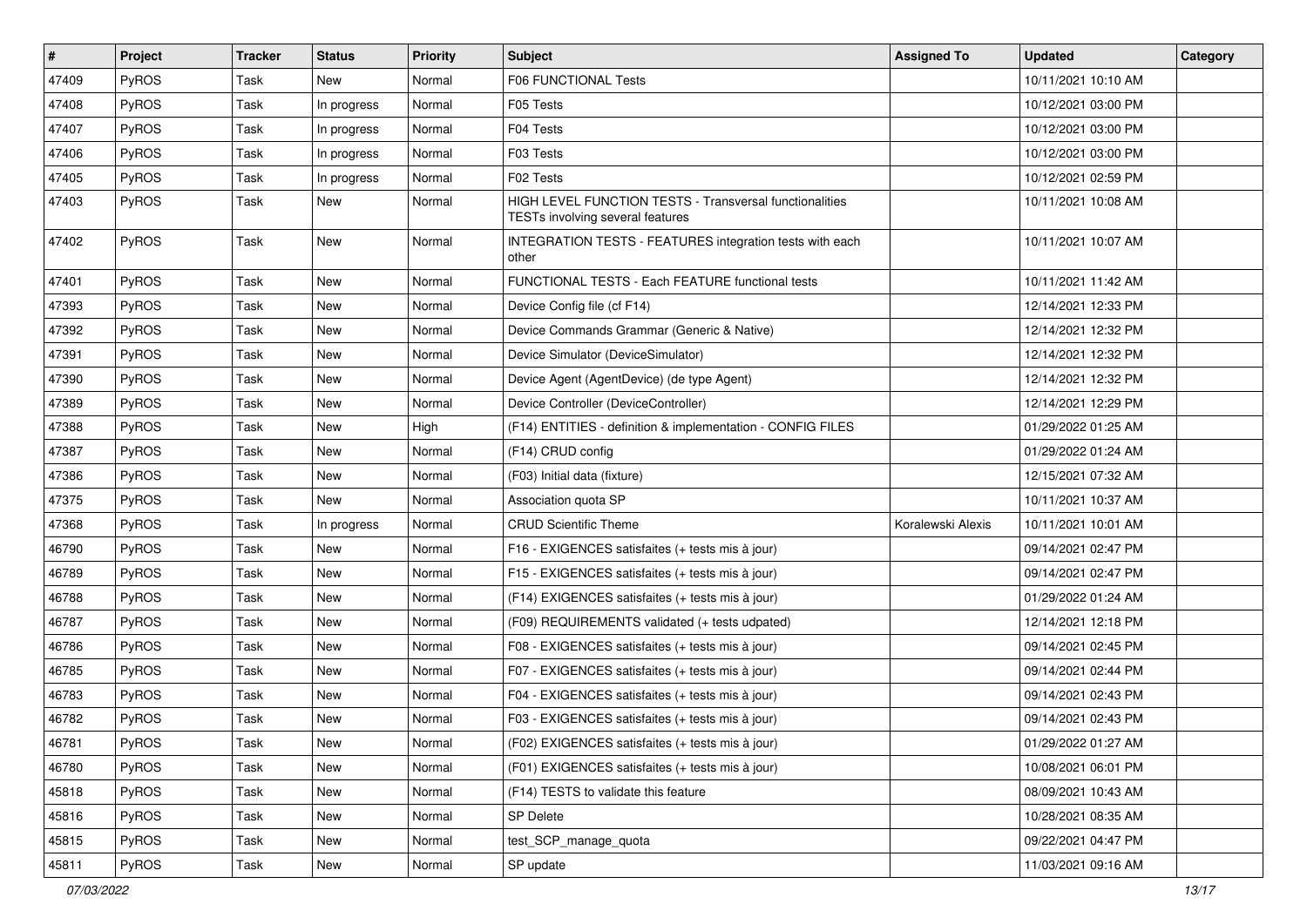| #     | Project      | <b>Tracker</b> | <b>Status</b> | <b>Priority</b> | <b>Subject</b>                                                                              | <b>Assigned To</b>     | <b>Updated</b>      | Category |
|-------|--------------|----------------|---------------|-----------------|---------------------------------------------------------------------------------------------|------------------------|---------------------|----------|
| 45810 | PyROS        | Task           | <b>New</b>    | Normal          | SP Read (view list and view 1)                                                              |                        | 10/27/2021 02:47 PM |          |
| 45809 | PyROS        | Task           | <b>New</b>    | Normal          | SP Create                                                                                   |                        | 10/27/2021 08:42 AM |          |
| 45799 | <b>PyROS</b> | Task           | New           | Normal          | Execute TESTS on commit/push (new script PUSH)                                              | <b>Pallier Etienne</b> | 07/19/2021 08:54 AM |          |
| 45791 | <b>PyROS</b> | Task           | New           | Normal          | PA1.1 (2022-03) - Présentations et Rapport Avancement                                       |                        | 10/11/2021 11:14 AM |          |
| 45790 | PyROS        | Task           | <b>New</b>    | Normal          | PK1 (2022-01) - Présentations + RA + Doc LIVRABLES                                          |                        | 01/31/2022 11:33 AM |          |
| 45781 | <b>PyROS</b> | Task           | In progress   | Normal          | Documentation et Présentations pour les PA et PK CNES                                       |                        | 01/31/2022 11:32 AM |          |
| 45776 | <b>PyROS</b> | Task           | <b>New</b>    | Normal          | Test User Delete                                                                            |                        | 08/13/2021 01:46 PM |          |
| 45772 | <b>PyROS</b> | Task           | New           | Normal          | Test User Read (view list and view 1)                                                       |                        | 08/13/2021 01:51 PM |          |
| 45766 | <b>PyROS</b> | Task           | New           | Normal          | <b>Test User Update</b>                                                                     |                        | 08/13/2021 01:53 PM |          |
| 45762 | PyROS        | Task           | <b>New</b>    | Normal          | <b>Test User Connexion</b>                                                                  |                        | 08/13/2021 01:55 PM |          |
| 45761 | PyROS        | Task           | New           | Normal          | Test User Create (registration)                                                             |                        | 08/13/2021 01:54 PM |          |
| 45756 | <b>PyROS</b> | Task           | <b>New</b>    | Normal          | QUOTA & PRIO - Gestion du quota et de la priorité                                           |                        | 10/11/2021 10:35 AM |          |
| 45753 | <b>PyROS</b> | Task           | In progress   | Normal          | Public visibility : gérer les champs publics                                                | Koralewski Alexis      | 10/07/2021 12:49 PM |          |
| 45749 | <b>PyROS</b> | Task           | In progress   | Normal          | Gérer le retrait et le retour d'un device (panne, désactiver/réactiver<br>un device)        |                        | 08/09/2021 10:42 AM |          |
| 45748 | <b>PyROS</b> | Task           | New           | Normal          | Définir Accesseurs (getX())                                                                 |                        | 01/29/2022 01:21 AM |          |
| 45556 | <b>PyROS</b> | Task           | <b>New</b>    | Normal          | User activation/deactivation                                                                |                        | 06/25/2021 08:18 AM |          |
| 45555 | PyROS        | Task           | In progress   | Normal          | <b>CRUD Time Periods</b>                                                                    | Koralewski Alexis      | 09/07/2021 08:58 AM |          |
| 45552 | PyROS        | Task           | New           | Normal          | General configuration integration                                                           |                        | 03/15/2022 11:15 PM |          |
| 45550 | <b>PyROS</b> | Task           | <b>New</b>    | Normal          | Users View & Export                                                                         | Koralewski Alexis      | 03/29/2022 09:14 AM |          |
| 45346 | <b>PyROS</b> | Task           | New           | Normal          | (F10) ENTITIES - Initial data (fixture)                                                     |                        | 06/03/2021 09:17 AM |          |
| 45340 | <b>PyROS</b> | Task           | New           | Normal          | <b>INITIAL DATA (fixtures)</b>                                                              | Koralewski Alexis      | 12/14/2021 12:09 PM |          |
| 45337 | PyROS        | Task           | In progress   | Normal          | Description du Site (horizon + home)                                                        | Klotz Alain            | 10/11/2021 10:42 AM |          |
| 45336 | PyROS        | Task           | In progress   | Normal          | SCHEMA FILES - Fichiers schema pour valider la config                                       | Koralewski Alexis      | 10/11/2021 10:43 AM |          |
| 45295 | <b>PyROS</b> | Task           | New           | Normal          | Create DARK files (acquisition)                                                             |                        | 05/27/2021 11:22 AM |          |
| 45294 | <b>PyROS</b> | Task           | New           | Normal          | Create BIAS files (acquisition)                                                             |                        | 05/27/2021 11:22 AM |          |
| 45293 | PyROS        | Task           | New           | Normal          | Create FLAT files (acquisition)                                                             |                        | 05/27/2021 11:21 AM |          |
| 45292 | PyROS        | Task           | <b>New</b>    | Normal          | (F10) TESTS to validate this feature                                                        |                        | 05/27/2021 11:11 AM |          |
| 45291 | <b>PyROS</b> | Task           | New           | Normal          | (F10) AUTHORIZATIONS for this feature (who can do what) :<br>documentation & implementation |                        | 06/08/2021 08:19 AM |          |
| 45290 | PyROS        | Task           | New           | Normal          | (F10) ENTITIES - definition & implementation                                                |                        | 06/03/2021 09:17 AM |          |
| 45051 | PyROS        | Task           | New           | Normal          | Implémenter le protocole Indi avec une classe DeviceControllerIndi                          |                        | 05/06/2021 05:05 PM |          |
| 45050 | PyROS        | Task           | In progress   | Normal          | Test caméra du TNC (FLI)                                                                    | Klotz Alain            | 07/16/2021 09:34 AM |          |
| 45049 | PyROS        | Task           | New           | Normal          | <b>CAMERA FLI</b>                                                                           |                        | 07/16/2021 09:34 AM |          |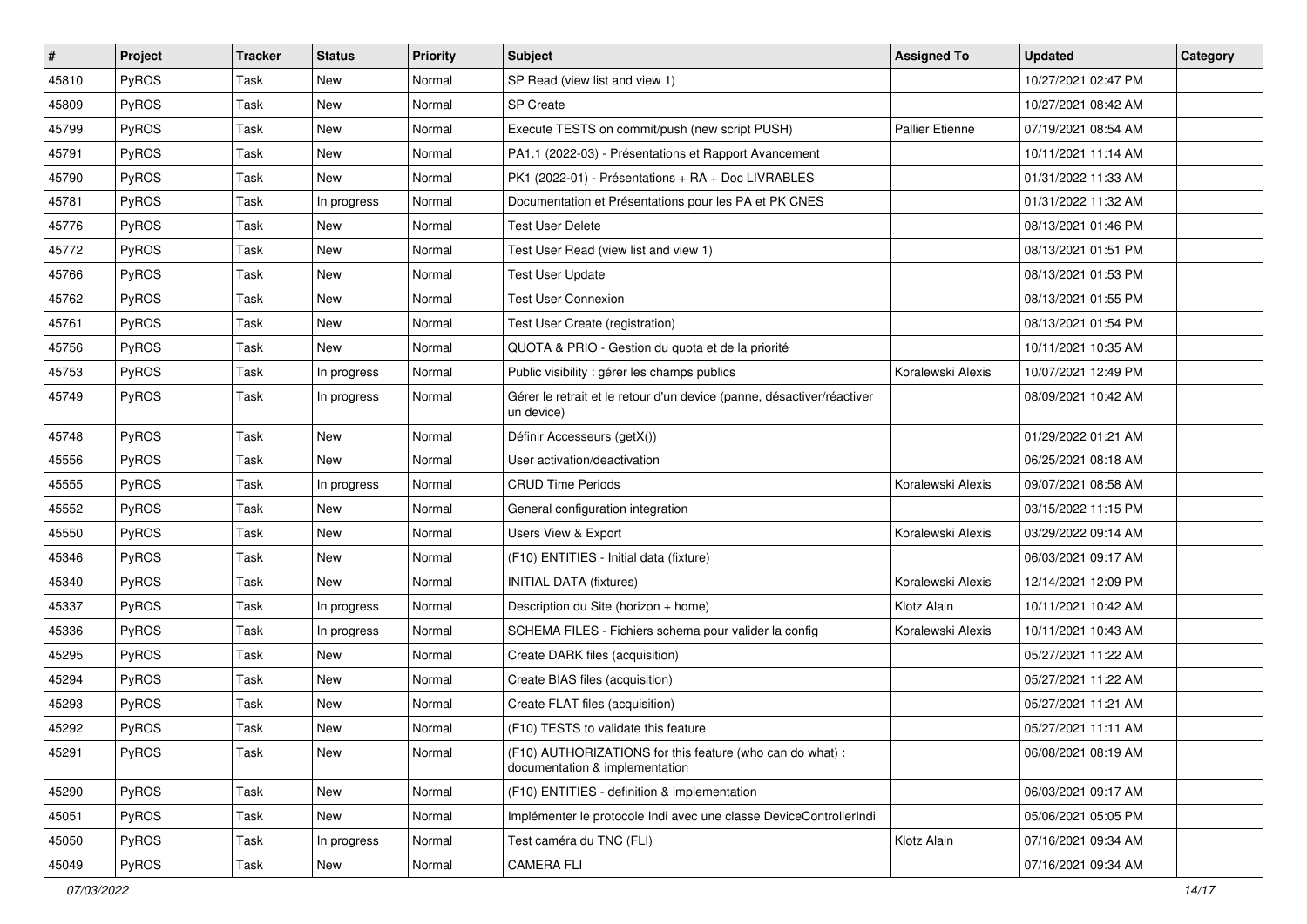| #     | Project      | <b>Tracker</b> | <b>Status</b> | <b>Priority</b> | <b>Subject</b>                                                                                                                                       | <b>Assigned To</b>     | <b>Updated</b>      | Category |
|-------|--------------|----------------|---------------|-----------------|------------------------------------------------------------------------------------------------------------------------------------------------------|------------------------|---------------------|----------|
| 45048 | PyROS        | Task           | New           | Normal          | HARDWARE DEVICES definition, test, config, management                                                                                                |                        | 10/08/2021 05:51 PM |          |
| 45047 | PyROS        | Task           | <b>New</b>    | Normal          | Piloter le telescope en mode manuel depuis le Dashboard                                                                                              | <b>Pallier Etienne</b> | 12/14/2021 12:34 PM |          |
| 45046 | <b>PyROS</b> | Task           | <b>New</b>    | Normal          | Manual mode                                                                                                                                          |                        | 12/14/2021 12:34 PM |          |
| 45044 | PyROS        | Task           | In progress   | Normal          | CRUD des autres entités (Institutes, Time Periods, Scientific Theme)   Koralewski Alexis                                                             |                        | 10/11/2021 10:01 AM |          |
| 45043 | PyROS        | Task           | <b>New</b>    | High            | Démo IRAP (install classique ?) + retrouver ancienne utilisation de<br>PlcConfig                                                                     | <b>Pallier Etienne</b> | 12/14/2021 12:00 PM |          |
| 45041 | PyROS        | Task           | <b>New</b>    | Normal          | Pouvoir télécharger zip ou faire clone depuis gitlab sans se<br>connecter                                                                            | <b>Pallier Etienne</b> | 05/06/2021 04:05 PM |          |
| 45040 | PyROS        | Task           | <b>New</b>    | High            | NEW Agent v2 basé sur new config yaml (base pour F09)                                                                                                | <b>Pallier Etienne</b> | 01/29/2022 01:04 AM |          |
| 45037 | PyROS        | Task           | In progress   | Normal          | Algo description                                                                                                                                     | Klotz Alain            | 05/06/2021 02:59 PM |          |
| 45035 | <b>PyROS</b> | Task           | <b>New</b>    | Normal          | Resilience (failure tolerance)                                                                                                                       |                        | 05/06/2021 12:58 PM |          |
| 45034 | PyROS        | Task           | New           | Normal          | Resilience (failure tolerance)                                                                                                                       |                        | 05/06/2021 12:58 PM |          |
| 45018 | PyROS        | Task           | <b>New</b>    | High            | Définir config pour TNC (4 channels Cam)                                                                                                             | Klotz Alain            | 10/12/2021 08:52 AM |          |
| 45017 | PyROS        | Task           | In progress   | High            | Définir config pour GUITALENS (observatoire avec plusieurs UNIT)                                                                                     | Klotz Alain            | 10/12/2021 08:52 AM |          |
| 45007 | PyROS        | Task           | In progress   | Normal          | Le système doit pouvoir démarrer et s'organiser automatiquement à<br>partir de la configuration de l'observatoire                                    | Koralewski Alexis      | 06/28/2022 10:06 PM |          |
| 45005 | PyROS        | Task           | In progress   | Normal          | CRUD - (R)EAD config                                                                                                                                 | Koralewski Alexis      | 01/29/2022 01:24 AM |          |
| 45004 | PyROS        | Task           | New           | High            | MAIN CONFIG FILE - Décrire dans un fichier texte la configuration<br>complète d'une UNIT (monture) et tous ses composants et<br>instruments associés |                        | 01/29/2022 01:25 AM |          |
| 45003 | PyROS        | Task           | <b>New</b>    | Normal          | Config Read & View                                                                                                                                   | Koralewski Alexis      | 08/09/2021 10:43 AM |          |
| 45000 | <b>PyROS</b> | Task           | New           | High            | Generic commands grammar description & management                                                                                                    |                        | 05/06/2021 05:05 PM |          |
| 44999 | PyROS        | Task           | New           | Normal          | Execution                                                                                                                                            |                        | 12/14/2021 12:35 PM |          |
| 44998 | PyROS        | Task           | New           | Normal          | Monitoring: Check & log continuously instrument (or telescope)<br>status                                                                             |                        | 12/14/2021 12:33 PM |          |
| 44997 | PyROS        | Task           | <b>New</b>    | Normal          | Start & Stop                                                                                                                                         |                        | 12/14/2021 12:33 PM |          |
| 44995 | PyROS        | Task           | New           | Normal          | (F09) TESTS to validate this feature                                                                                                                 |                        | 10/08/2021 05:45 PM |          |
| 44994 | <b>PyROS</b> | Task           | New           | Normal          | (F09) AUTHORIZATIONS for this feature (who can do what) : doc &<br>implem.                                                                           |                        | 12/14/2021 12:15 PM |          |
| 44993 | PyROS        | Task           | New           | Normal          | (F09) ENTITIES definition & implementation                                                                                                           |                        | 12/14/2021 12:33 PM |          |
| 44992 | PyROS        | Task           | New           | Normal          | Switch modes between Automatic and Manual mode                                                                                                       |                        | 05/04/2021 12:31 PM |          |
| 44991 | PyROS        | Task           | New           | Normal          | Execution                                                                                                                                            |                        | 05/04/2021 12:30 PM |          |
| 44990 | PyROS        | Task           | New           | Normal          | Monitoring: Check & log continuously Telescope and instruments<br>status, and make a general synthesis                                               |                        | 05/04/2021 12:30 PM |          |
| 44989 | PyROS        | Task           | New           | Normal          | Start & Stop                                                                                                                                         |                        | 05/04/2021 12:29 PM |          |
| 44988 | PyROS        | Task           | New           | Normal          | TESTS to validate this feature                                                                                                                       |                        | 05/04/2021 12:26 PM |          |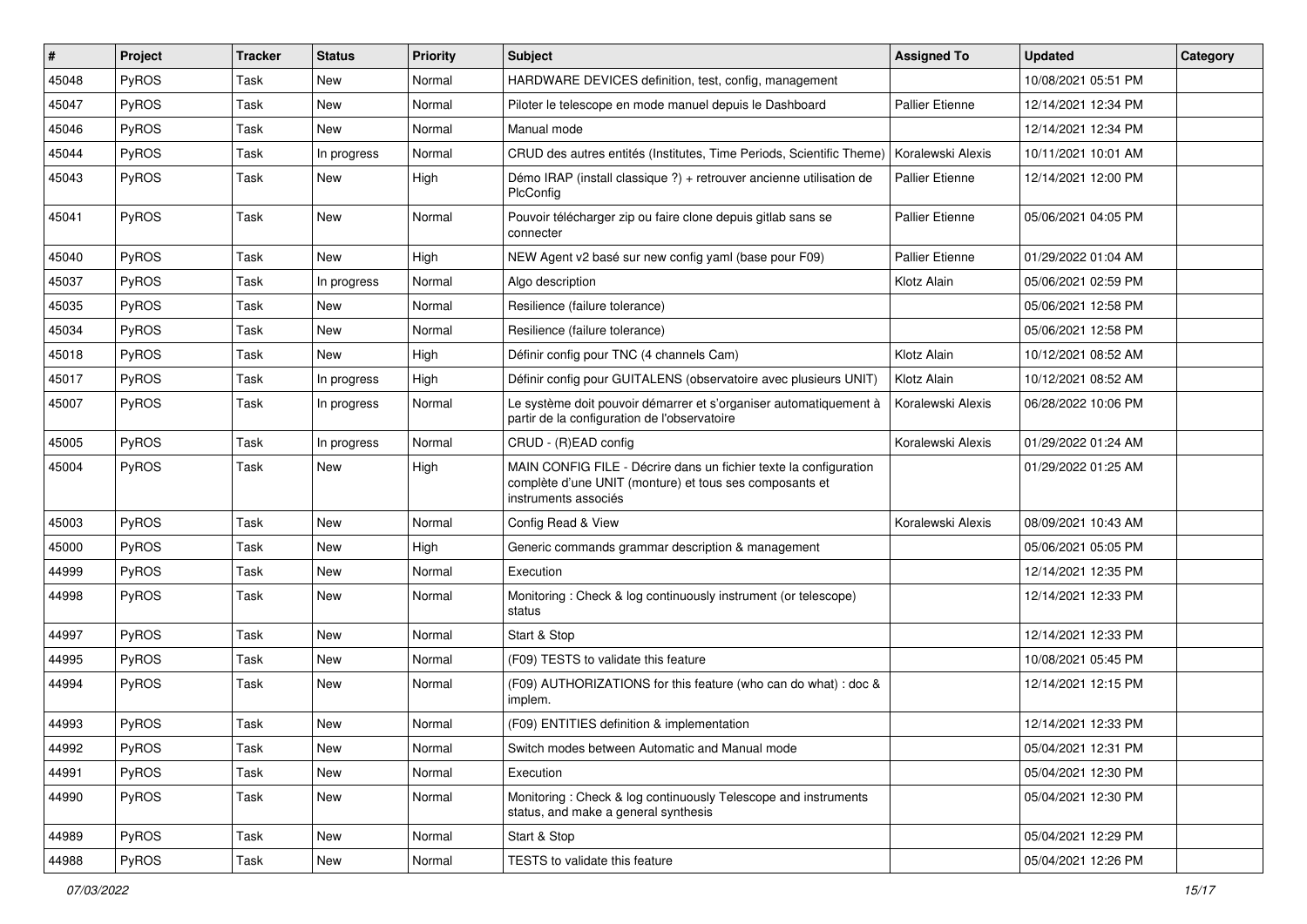| #     | Project      | <b>Tracker</b> | <b>Status</b> | <b>Priority</b> | <b>Subject</b>                                                                                                                             | <b>Assigned To</b> | Updated             | Category |
|-------|--------------|----------------|---------------|-----------------|--------------------------------------------------------------------------------------------------------------------------------------------|--------------------|---------------------|----------|
| 44987 | PyROS        | Task           | <b>New</b>    | Normal          | (F08) AUTHORIZATIONS for this feature (who can do what) :<br>documentation & implementation                                                |                    | 06/08/2021 08:20 AM |          |
| 44986 | PyROS        | Task           | <b>New</b>    | Normal          | ENTITIES (& properties) to be defined                                                                                                      |                    | 05/04/2021 12:25 PM |          |
| 44973 | PyROS        | Task           | New           | Normal          | (F07) Scheduling Sequences according to priorities, quotas,<br>observing conditions, Seq parameters, Seq constraints                       |                    | 05/06/2021 02:59 PM |          |
| 44972 | PyROS        | Task           | <b>New</b>    | Normal          | Planning triggers - each time the context is changed                                                                                       |                    | 05/03/2021 12:06 PM |          |
| 44971 | <b>PyROS</b> | Task           | New           | Normal          | Get the list of sequences to be planned                                                                                                    |                    | 05/03/2021 11:43 AM |          |
| 44970 | PyROS        | Task           | <b>New</b>    | Normal          | <b>TESTS to validate this feature</b>                                                                                                      |                    | 05/03/2021 11:41 AM |          |
| 44969 | PyROS        | Task           | New           | Normal          | (F07) AUTHORIZATIONS for this feature (who can do what) :<br>documentation & implementation                                                |                    | 06/08/2021 08:21 AM |          |
| 44968 | PyROS        | Task           | <b>New</b>    | Normal          | ENTITIES (& properties) to be defined                                                                                                      |                    | 05/03/2021 11:38 AM |          |
| 44947 | PyROS        | Task           | In progress   | Normal          | Sequence                                                                                                                                   | Koralewski Alexis  | 02/03/2022 09:35 AM |          |
| 44945 | PyROS        | Task           | <b>New</b>    | Normal          | (READ 1) Sequence detailed view                                                                                                            |                    | 02/03/2022 09:45 AM |          |
| 44940 | <b>PyROS</b> | Task           | In progress   | Normal          | <b>UPDATE a Sequence</b>                                                                                                                   | Koralewski Alexis  | 02/22/2022 02:59 PM |          |
| 44939 | <b>PyROS</b> | Task           | <b>New</b>    | Normal          | SUBMIT a Seq to planning (status => "submitted")                                                                                           | Koralewski Alexis  | 02/03/2022 10:23 AM |          |
| 44932 | PyROS        | Task           | <b>New</b>    | Normal          | CREATE a Sequence (must be attached to a valid SP)                                                                                         |                    | 02/23/2022 12:02 PM |          |
| 44930 | PyROS        | Task           | <b>New</b>    | Normal          | (F05) TESTS & REQUIREMENTS to validate this feature                                                                                        | Koralewski Alexis  | 02/22/2022 03:01 PM |          |
| 44928 | PyROS        | Task           | <b>New</b>    | Normal          | (F05) ENTITIES definition (doc spec) & implementation (DB)                                                                                 | Koralewski Alexis  | 02/03/2022 10:13 AM |          |
| 44924 | PyROS        | Task           | <b>New</b>    | Normal          | (F04) ENTITIES - definition & implementation                                                                                               |                    | 12/15/2021 07:36 AM |          |
| 44923 | PyROS        | Task           | <b>New</b>    | Normal          | (F04) TESTS to validate this feature                                                                                                       |                    | 12/15/2021 07:36 AM |          |
| 44922 | PyROS        | Task           | <b>New</b>    | Normal          | (F04) AUTHORIZATIONS for this feature (who can do what) :<br>documentation & implementation                                                |                    | 12/15/2021 07:37 AM |          |
| 44921 | PyROS        | Task           | <b>New</b>    | Normal          | Démarrage de la production des fichiers de calibration (fin de nuit)                                                                       |                    | 04/30/2021 12:43 PM |          |
| 44920 | <b>PyROS</b> | Task           | <b>New</b>    | Normal          | Démarrage ou fin des observations (début/fin de nuit)                                                                                      |                    | 06/29/2022 07:38 AM |          |
| 44919 | <b>PyROS</b> | Task           | <b>New</b>    | Normal          | Sauvegarder (logger) les différents changements d'état                                                                                     |                    | 06/28/2022 09:58 PM |          |
| 44918 | PyROS        | Task           | <b>New</b>    | Normal          | Optimiser : Agir sur le système en fonction des conditions<br>d'observation pour n'observer que quand la qualité du ciel est<br>suffisante |                    | 06/28/2022 09:58 PM |          |
| 44917 | <b>PyROS</b> | Task           | <b>New</b>    | Normal          | Sécuriser : Agir sur le système en fonction de l'environnement<br>(externe/interne) pour la sécurité de l'Observatoire et des personnes    |                    | 06/29/2022 07:39 AM |          |
| 44916 | PyROS        | Task           | <b>New</b>    | Normal          | Rythmer: Agir sur le système pour lui donner un rythme en fonction<br>du temps (nuit/jour)                                                 |                    | 06/29/2022 07:38 AM |          |
| 44915 | <b>PyROS</b> | Task           | New           | Normal          | Changer le mode du système : passer en mode manuel<br>(maintenance) ou automatique                                                         |                    | 06/28/2022 09:57 PM |          |
| 44914 | <b>PyROS</b> | Task           | <b>New</b>    | Normal          | (re-)Démarrer, mettre en Pause, ou Stopper tout ou partie du<br>système                                                                    |                    | 06/28/2022 09:56 PM |          |